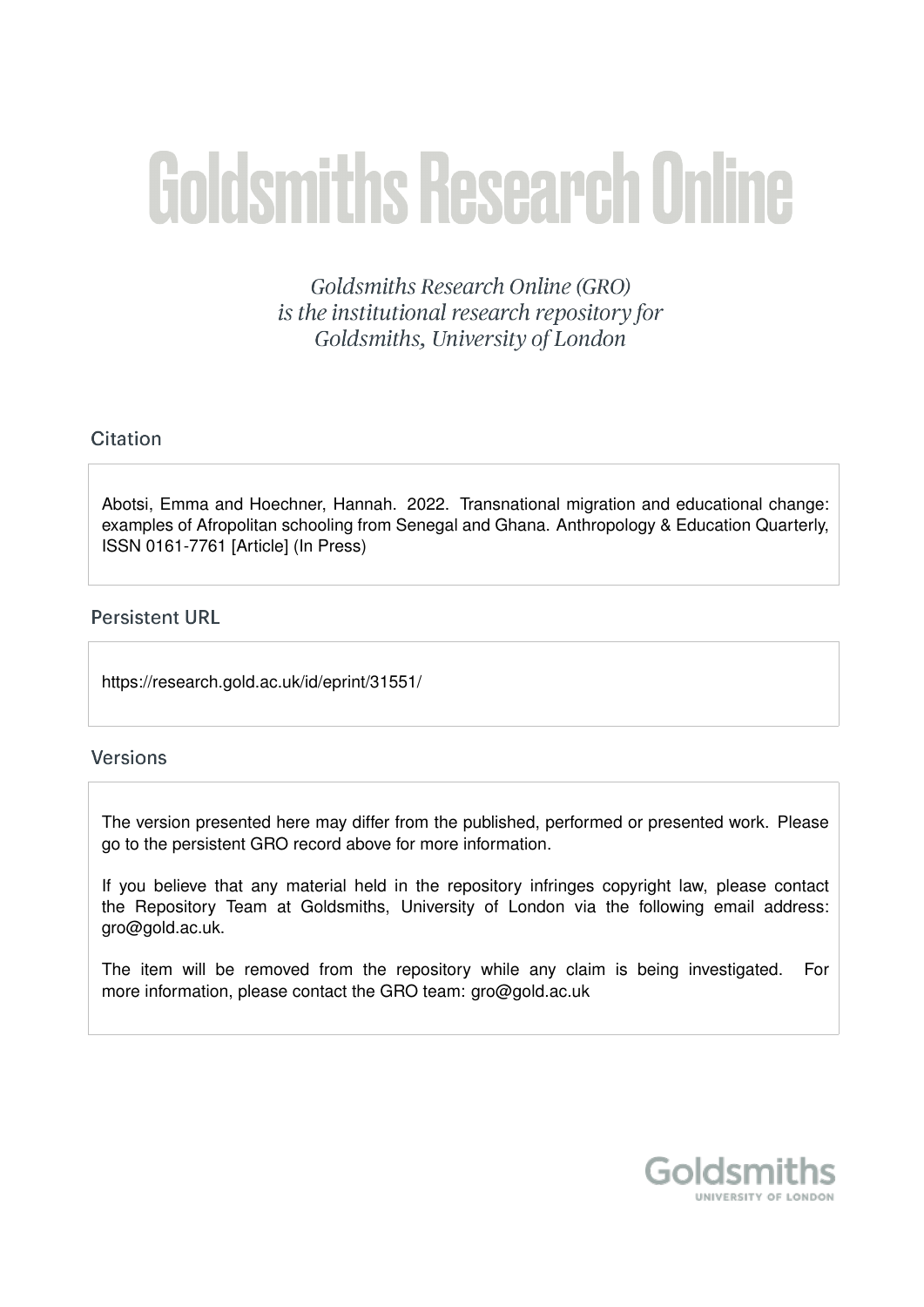### **Transnational migration and educational change:**

#### **examples of Afropolitan schooling from Senegal and Ghana**

Emma Abotsi (e.abotsi@gold.ac.uk) & Hannah Hoechner (h.hoechner@uea.ac.uk)

Manuscript accepted for publication in Anthropology & Education Quarterly

**Abstract:** Studies on migration and education have examined homeland returns as part of family strategies around acquiring desired cultural capital. However, the impact of return migration and transnational mobility on homeland educational landscapes remains under-researched. Using ethnographic data from Ghana, Senegal, the UK and the US, this paper shows how 'international' schools on the African continent have emerged as places where young transnational Africans can acquire cosmopolitan and Afropolitan competencies and outlooks.

# **Introduction**

In a discussion with Abdoul (14 years)<sup>1</sup>, during her fieldwork in Dakar, Senegal, Hoechner asked him where he envisaged educating his children in the future. 'Here [in Senegal],' Abdoul, who was born and raised in Harlem, New York, replied. When Hoechner inquired about his reasons for this, he said '[b]ecause the education in the US is not very good. The English [...], it's gonna teach, it's gonna make the English wrong [...] Because, it's gonna be slang, they gonna be talking slang …' (Interview, November 2016).

Abdoul, a child of Senegalese parents living in the US, was sent to their homeland for education when he was thirteen. Hoechner met him, a year after his move, in an international 'bilingual' school in Dakar, which is accredited in the US. While French is Senegal's official language and Wolof dominates informal conversations, most classes in Abdoul's school were taught in English. This makes it easy to follow for 'sent back' youths who do not speak French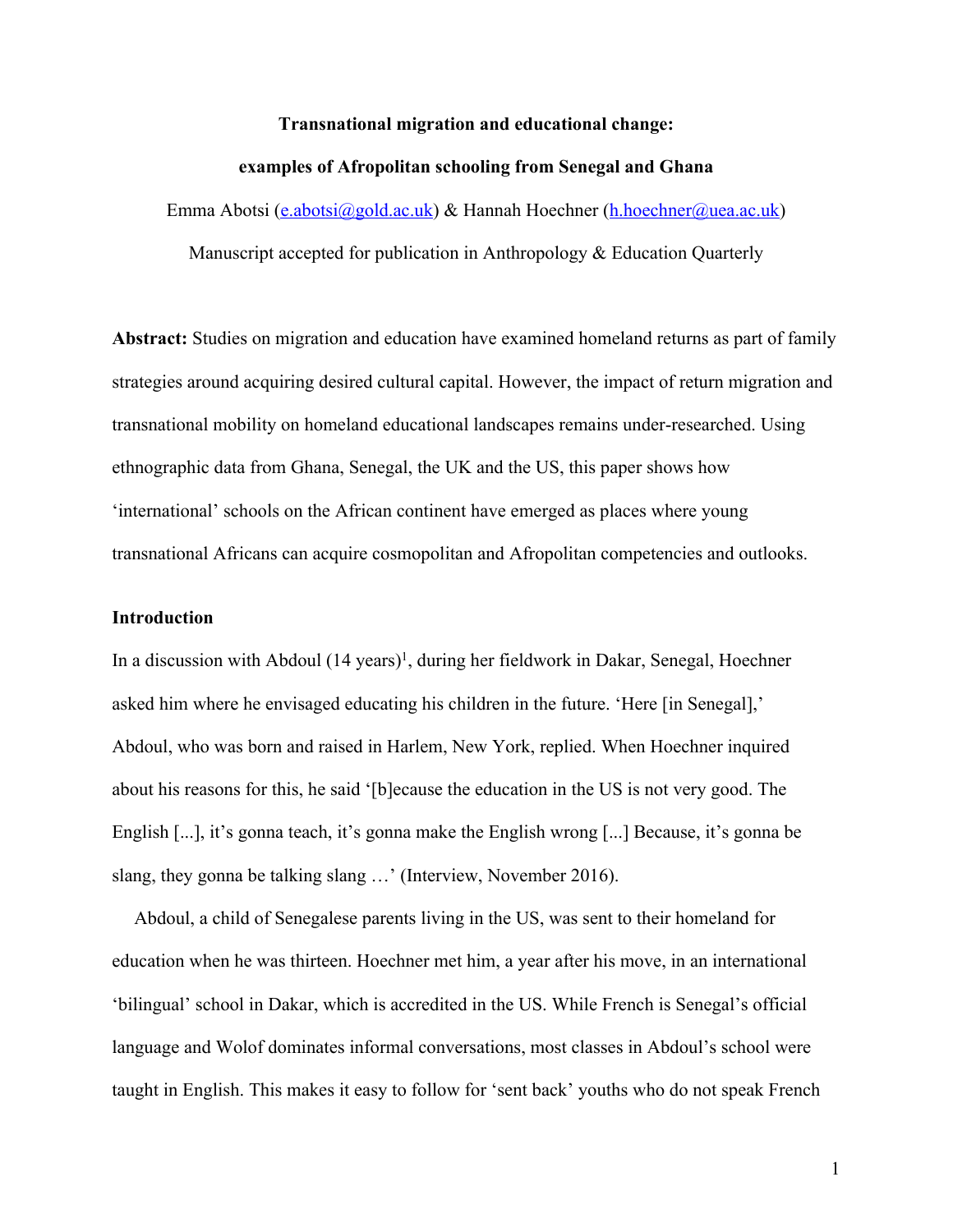well. A growing number of so-called international and 'bilingual' schools have sprung up in Dakar in recent years, paralleling a trend observed in Ghana by Abotsi, where internationally oriented schools have equally been on the rise. Such schools, flaunting a cosmopolitan, and – as we argue in this paper – Afropolitan (Mbembe 2018) flair, cater to returnee families and 'sent back' children and youth. But they also appeal to middle- and upper-class families in both the Senegalese and Ghanaian contexts hoping for a transnationally mobile future for their children, with 'good' English and a worldly outlook being key ingredients for success.

Abdoul's rejection of American 'slang' English, tainted by strong class and racial connotations, speaks to larger issues of racial and class disadvantage faced by many West African families in Western countries. Confronted with the impacts of structural racism, such families often find themselves confined to economically-deprived inner-city neighborhoods which are perceived to pose challenges for raising children and facilitating their social mobility. In this context, many parents turn to their homeland for their children's education, building on and furthering change in the educational landscape of the latter.

This paper explores the educational institutions catering to the children of the transnationally mobile in Senegal and Ghana. We shed light on the setups and practices of these institutions, as well as the profiles and perspectives of their founders and directors. These provide an important backdrop to the experiences of youth such as Abdoul while also revealing wider processes of change within homeland educational landscapes in the context of return migration and transnational mobility. The paper draws on data from ethnographic fieldwork conducted in Ghana and among Ghanaian communities in the UK by Abotsi, and in Senegal and among Senegalese communities in the US by Hoechner, highlighting continuity across these two different national, religious and linguistic contexts (Senegal is predominantly Muslim with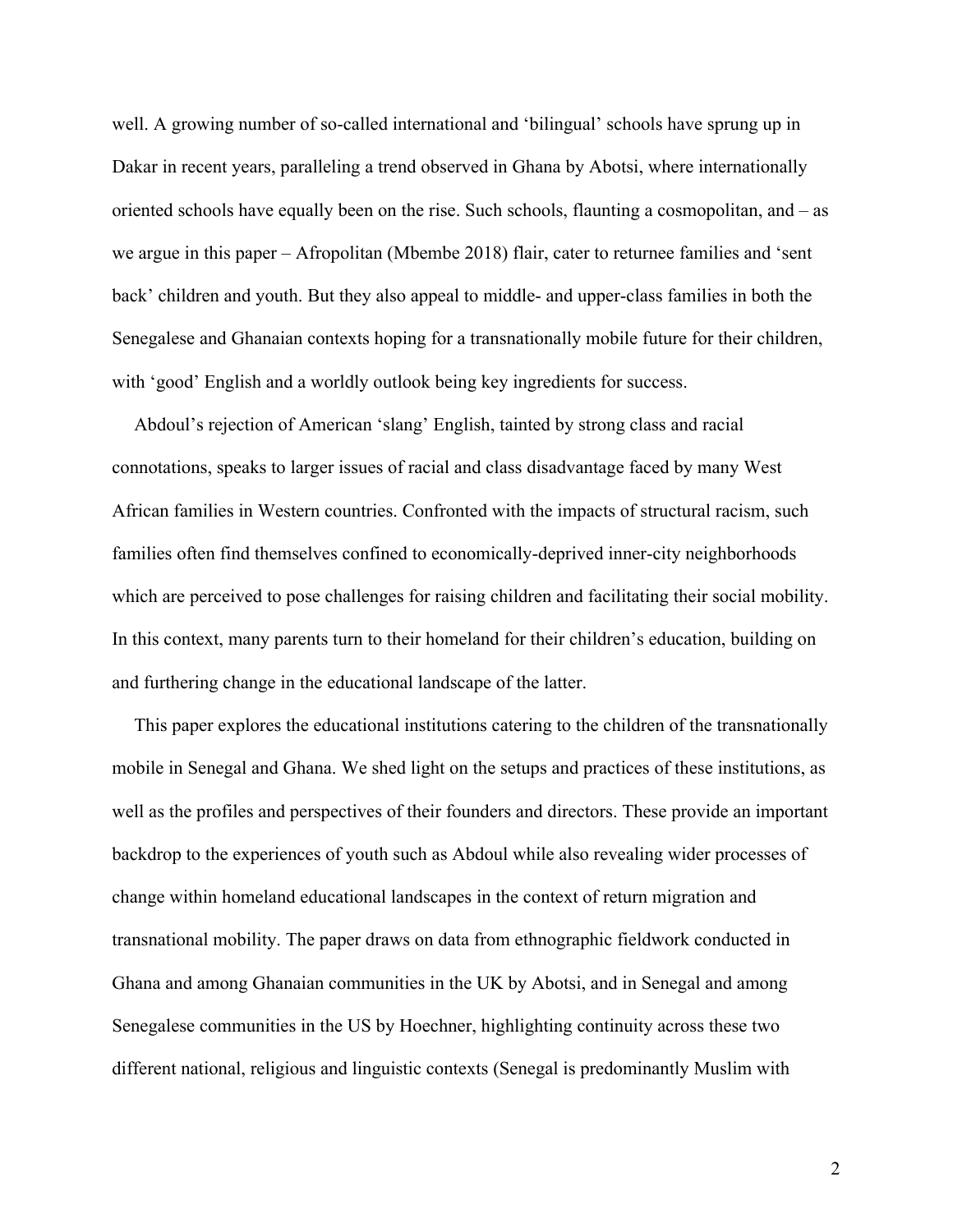French as the administrative language; Ghana has a Christian majority and the administrative language is English). While differences between the Senegalese and the Ghanaian context will be acknowledged, this paper seeks to illustrate the cross-case salience of connections between transnational migration and processes of educational change in people's homelands. We show how 'international' schools on the African continent have emerged as places where children from the diaspora can acquire cosmopolitan and Afropolitan (Mbembe 2018) competencies and outlooks, which they believed were largely inaccessible to them in the West. At the same time, we found that access to cosmopolitan spaces was stratified, highlighting the continued salience of class inequalities in a transnational social field (Levitt and Glick Schiller 2004). In what follows, we review the histories of transnational mobility, migration and education in Senegal and Ghana, before moving on to our cases.

## *Cosmopolitanism and Afropolitanism*

Recent decades have seen a surge of interest in 'cosmopolitanism', a term that has variously been understood as a philosophy/world view, an attitude/disposition, a practice/competency, and a socio-cultural condition (see e.g. Vertovec and Cohen 2002). In a philosophical sense, cosmopolitanism has been associated with universalism from Enlightenment philosophers like Kant and is seen as rooted in ideas of being a 'citizen of the world' which dates back to Ancient Greece (Turner 2002). Cosmopolitan attitudes/dispositions have been defined as 'an intellectual and aesthetic stance of openness toward divergent cultural experiences' (Hannerz 1990, 239), while cosmopolitan competence has been said to indicate 'a personal ability to make one's way into other cultures' (ibid). The rise of such dispositions/competencies has been attributed to the global flows of people and ideas, resulting in forms of social imagination that transcend primordialist identities (Appadurai 1996).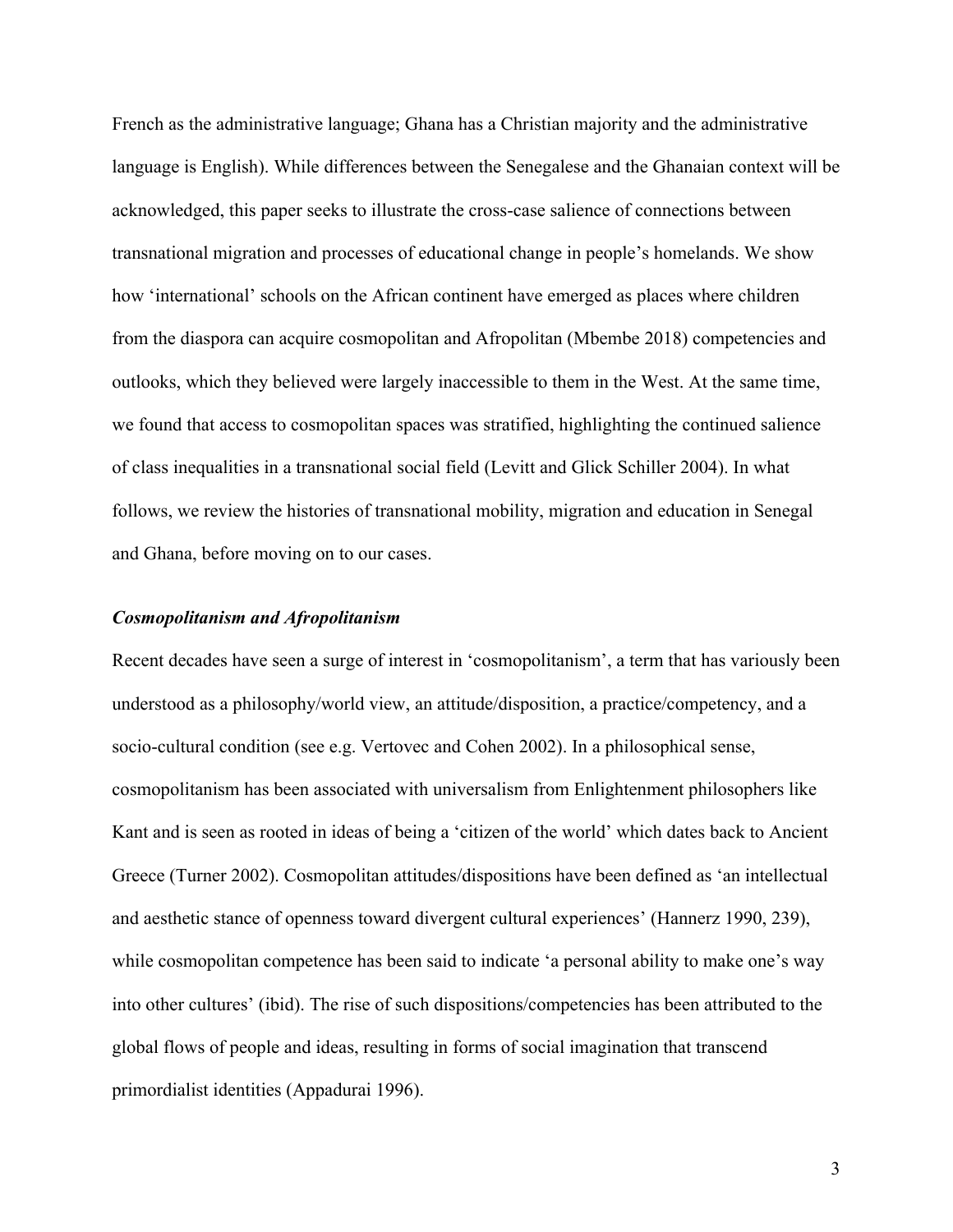Beyond these positive connotations, however, it has been queried to what extent cosmopolitanism is an elitist practice and new means for the privileged who can travel and 'consume' foreign places, to distinguish themselves and to consolidate their class status (Vertovec and Cohen 2002, 4–6). Questions have also been raised about the ethnocentric bias of common framings of 'cosmopolitanism' which privilege the West as its presumed foremost birthplace (e.g. Appadurai 1996, 49ff.) and tend to ignore forms of cosmopolitanism that involve neither Westerners nor exposure to Western culture (see e.g. Cheng 2018; Kothari 2008).

Studies of cosmopolitanism in Africa have made important contributions to overcoming such shortcomings. Indeed, the notion of Afropolitanism, often credited to theorist and philosopher Achille Mbembe, is concerned with Africa's historical and ongoing interconnectedness with the world (Mbembe and Balakrishnan 2016). Mbembe argues that Afropolitanism is an idea of Africanness not tied to traditions, race nor the Afrocentrism of Pan-Africanism or *négritude*. Instead, he stresses the fluid flows of cultural exchanges and hybridity stemming from centuries of migrations from, to and within Africa (Mbembe and Balakrishnan 2016). As he puts it, Africans' 'way of belonging to the world, of being in the world, and of inhabiting the world, has always been marked … by the interweaving of worlds' (Mbembe 2018, 105). Afropolitanism, then, refers to an awareness of and sensitivity to 'the interweaving of the here and there, the presence of the elsewhere in the here and vice versa […]' (Mbembe 2018, 105).

These aspects are echoed in the Afropolitan figure as 'Africans of the world' from Taiye Selasi's (2005) often cited article 'Bye-Bye Barbar'. Selasi's 'Afropolitans' are a generation of Africans, who like her, were born and/or raised all over the globe, to parents who left the continent in the 1960s–70s. This group is described as 'cultural mutts' with 'American accent, European affect, African ethos' (Selasi 2005). Some of them were, similarly to Abdoul in the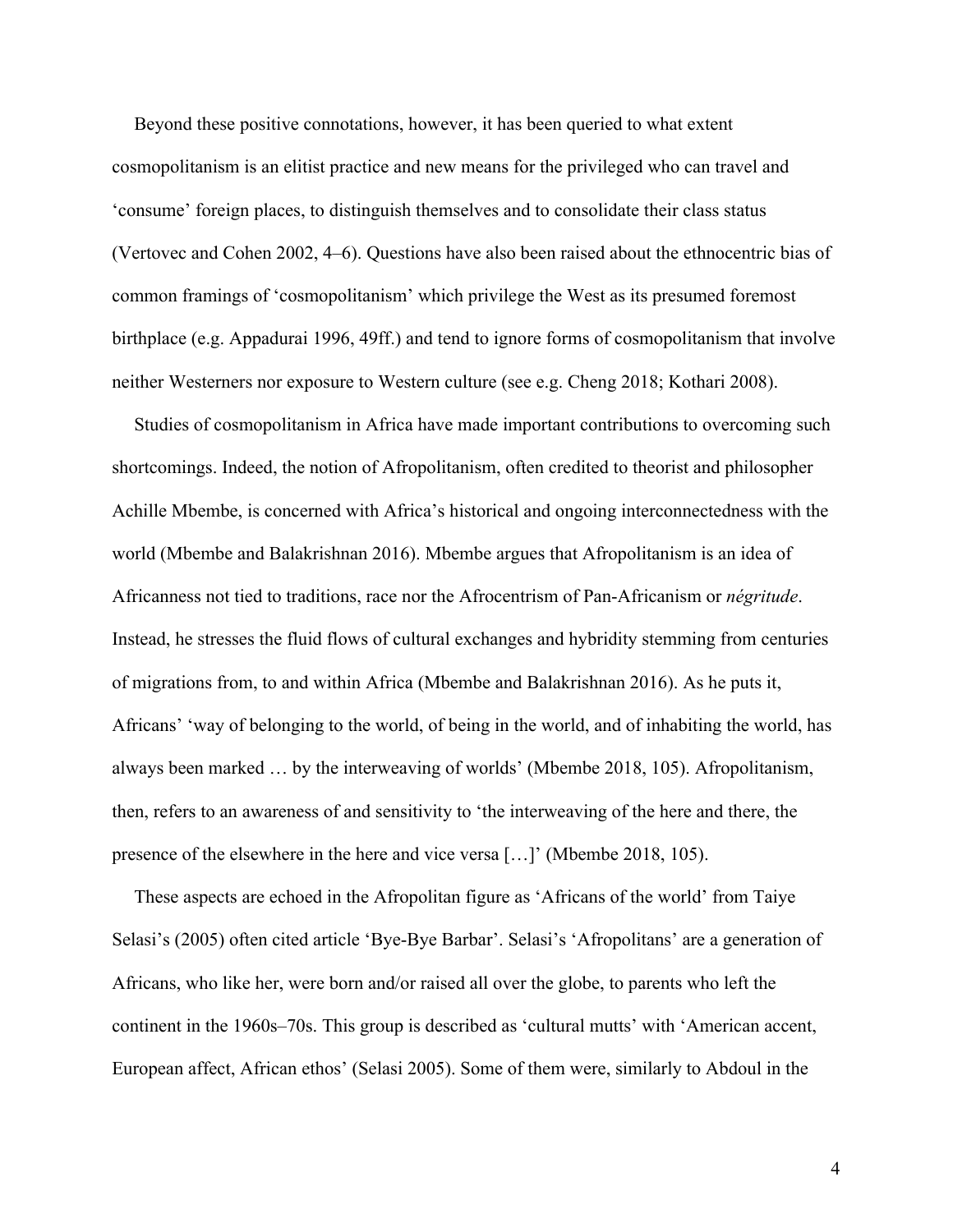opening vignette, sent home for what Selasi light-heartedly calls 'cultural re-indoctrination' during their youth. The Afropolitans, as a class of highly mobile Africans moving between major global cities and Afropolitanism itself as a worldly form of Africanness, have been explored widely in contemporary African popular culture, the arts and literature since the mid-2000s (e.g. Adichie 2013; Gyasi 2016). However, increasingly, it has been queried where this leaves the experiences of less privileged Africans – on the continent and beyond, and whether 'Afropolitanism' risks celebrating the 'rapacious consumerism' of the African elite and a few Africans who profit from the marketization of Afropolitanism (Dabiri 2016). Several scholars have demonstrated that open- and worldliness are also part of the repertoires of non-elite people (Diouf 2000; Kothari 2008).

Finally, it has been argued that cosmopolitanism does not preclude more locally grounded identities, captured by terms such as 'rooted' (Appiah 1997) or 'vernacular' cosmopolitanism (Diouf 2000; Werbner 2006). Indeed, the question has been raised 'whether there can be an enlightened normative cosmopolitanism which is not ultimately rooted, [...] in patriotic and culturally committed loyalties and understandings' (Werbner 2006, 496).

## *Global citizenship education and international and transnational education*

'Cosmopolitanism' has captured the imagination of education scholars in several fields. The literature on global citizenship education explores the different ways in which educational institutions seek to prepare students for the realities and challenges of a globally connected world (Goren and Yemini 2017; Oxley and Morris 2013; Aboagye and Dlamini 2021). While global citizenship education has been celebrated as a potential means for fostering cosmopolitan attitudes and a critical global consciousness, scholars have also acknowledged that such education often perpetuates Western-centric epistemologies (De Oliveira Andreotti 2014), and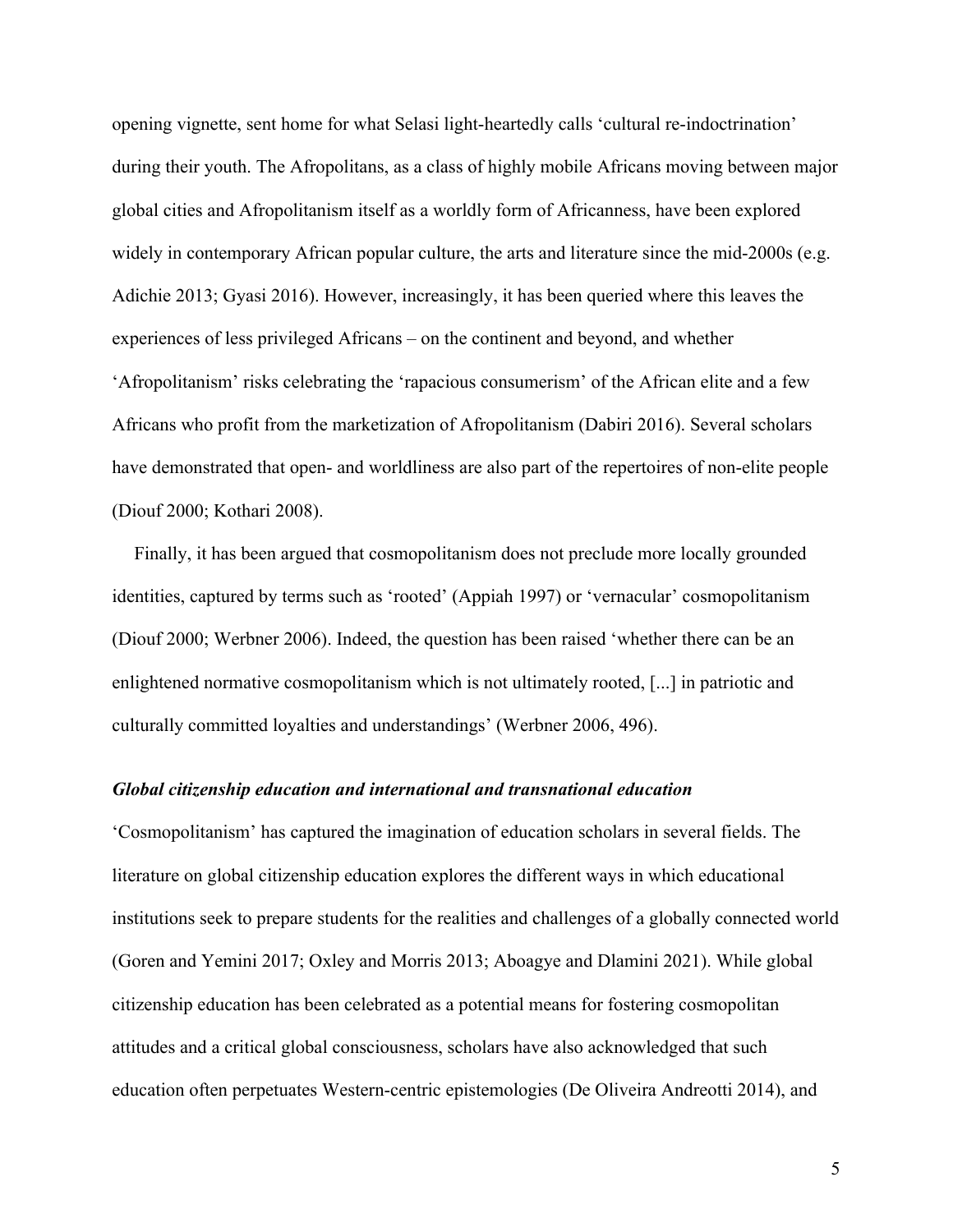that, by prioritizing competencies needed to compete globally, it implicitly endorses 'the present [neoliberal] configuration of the global market' (Schattle 2008, 83). As it is often accessible only to the privileged few, it risks reinforcing existing hierarchies (Goren and Yemini 2017, 178), a point echoed by our findings.

Studies of global citizenship education and cosmopolitanism in African schools are few and far between, and focus almost exclusively on South Africa (Waghid 2010; Staeheli and Hammett 2013; Howard et al. 2018). These existing studies explore how values such as equality, tolerance, and respect for others can be embedded in national education systems. Yet, they have not paid attention to cosmopolitanism in the context of an education market centered around the needs and desires of the transnationally mobile, which is the focus of this paper.

The connection between mobility and cosmopolitanism has received some attention in the literature on 'international education'. A growing body of work, especially on East Asia, explores families' investments in an 'international education' abroad for their children as part of wider family strategies to reproduce their class status at home.<sup>2</sup> Cosmopolitanism here is scrutinized critically as a form of cultural capital to which access is highly uneven (Huang and Yeoh 2005; Matthews and Sidhu 2005; Waters 2012). The movements explored within this literature are mostly from Global South to Global North, the latter 'usually being framed as the pole of reference in the global knowledge economy' (Newman, Hoechner, and Sancho 2019, 4).

The student movements we explore in this paper are of the opposite direction – from North to South – and have been discussed in markedly different terms in the literature. Such return mobilities have often been associated with exposure to 'local' cultures, religions and traditions rather than exposure to 'cosmopolitan' experiences. Arguably, this is because decisions to educate children partly or entirely in the homeland are often informed by a desire to foster in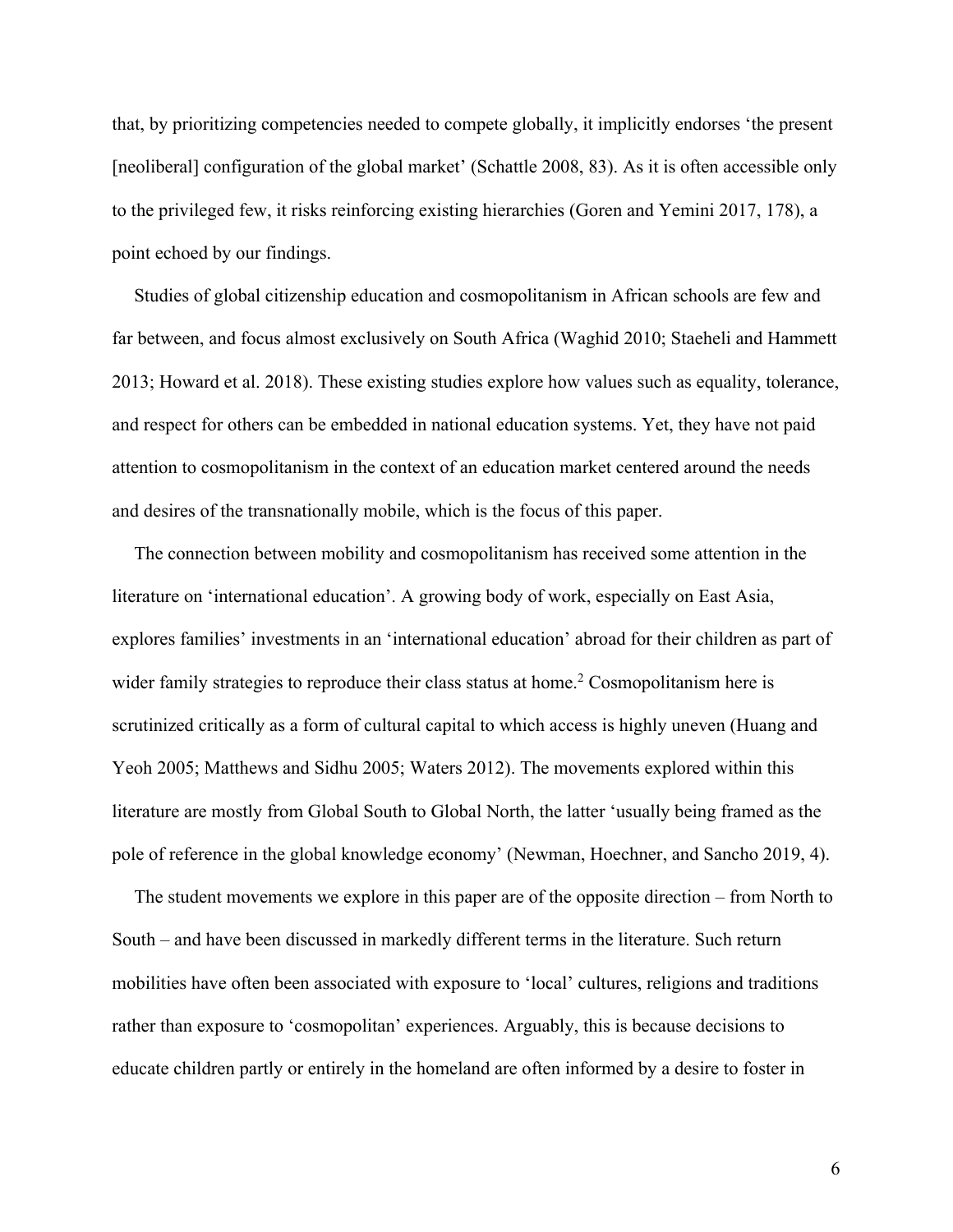children an attachment to the cultural and religious norms of this homeland (Bledsoe & Sow, 2011; Coe, 2014; Coe & Shani, 2015; Kea & Maier, 2017; on returns for religious education, see Erdal et al. 2016; Hoechner 2018; Qureshi 2014). By demonstrating the continued value people place in the culture and religion of their homeland, existing studies help 'provincialise' Western locations (Kea and Maier 2017, 821).

However, as the example at the beginning of this paper suggests, an exclusive focus on the 'local' experiences offered by homeland returns nonetheless misses an important part of the picture. For Abdoul, the benefits of getting educated in Senegal rather than the US lay not in the local cultural/religious immersion this offered. On the contrary, for him, Senegal promised opportunities to learn a 'global English' untainted by the class and racial connotations of Harlem 'slang'. For youths like Abdoul, schooling in Senegal opened up opportunities to acquire 'cosmopolitan' competencies perceived as out of reach for him in Harlem/the US.

Our studies do not negate that exposure to 'local' experiences and values forms an important part of homeland returns. As we will explore in this paper, a commitment to certain 'Ghanaian' and 'Senegalese' sensibilities shapes the market for international education in our research sites. However, we argue that a range of 'cosmopolitan' – or 'Afropolitan' – experiences are often also central to such returns. Return migration and transnational mobility more broadly have triggered important changes in the educational landscapes of Senegal and Ghana, including the opening of a range of 'international' and 'bilingual' schools that seek to produce worldly Africans.

# *Return migration and homeland educational landscapes*

Little has been said about the effects of return migration and transnational modes of living on educational landscapes and practices in the homeland (but see Lindley 2008, 405 on a school founded by and for returnees in Somaliland). Existing studies on the nexus of migration and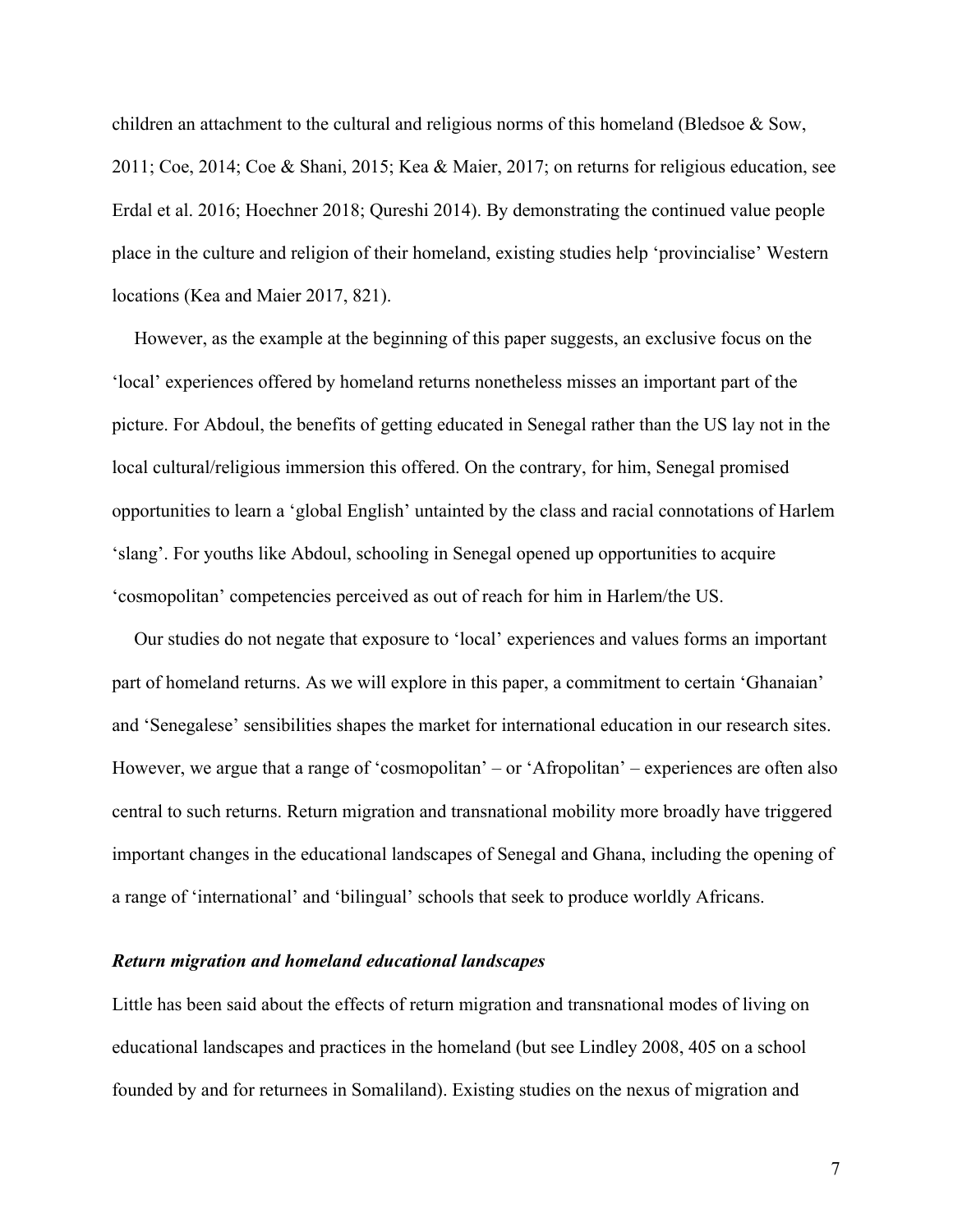education have mostly focused on the role of remittances in supporting the education of children 'back home', for instance by paying school fees, or by financing school infrastructures and other education-focused philanthropic projects (Mercer, Page, and Evans 2008; Lindley 2008). A small number of authors have sought to understand how transnational migration influences young people's educational aspirations in Global South contexts, highlighting how the prospect of transnational migration influences what (and how much) education is perceived to be valuable (Newman 2018; Valentine et al. 2017). This insight is highly relevant to our own studies where vibrant 'cultures of migration' (Kandel and Massey 2002) have contributed to the rise of bustling markets in 'international' and, in the case of Senegal, 'bilingual' education. However, the studies cited here do not dwell much on the ways in which education markets have responded to such altered aspirations.

Concretely, the paper asks how educational landscapes in Senegal and Ghana have changed in response to the specific education demands of the transnationally mobile and examines the types of cosmopolitan and Afropolitan environments that 'international' schools provide. 'Cosmopolitanism' or 'Afropolitanism' were not concepts used to frame our studies, thus, we did not explicitly elicit our respondents' understandings of these concepts during data collection. Our respondents did not mobilize these – analytical – concepts themselves to frame their experiences. Rather, during our joint analysis, we found these concepts useful to highlight specific features of the school settings we studied. We argue that some of these features can be understood as reproducing 'normative' forms of cosmopolitanism (Cheng 2018) as concerned with cultivating resemblances to Western educational practices and fostering global competitiveness. For example, the schools we studied provided somewhat similar material environments, featuring modern technologies and an internationalist aesthetic, offered comparable curricula focused on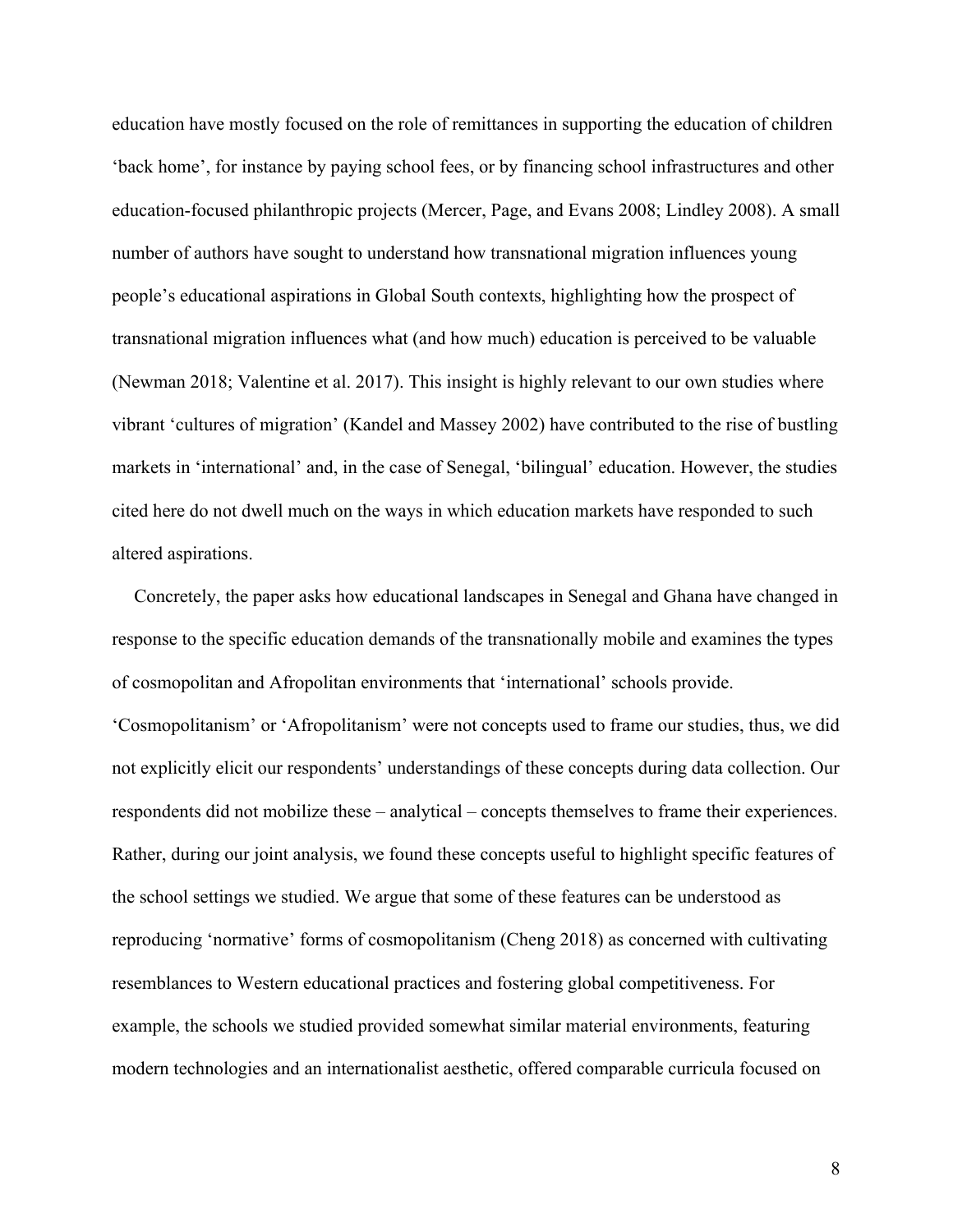fostering globally recognized competencies, notably English language skills, and shared a concern with maintaining links and similarity with specific educational institutions in the West, not least to facilitate their students' smooth transition back into and success within higher education institutions there (cf. Kea and Maier 2017 on schools in Nigeria).

Additionally, we found the notion of 'Afropolitanism' helpful to draw attention to cosmopolitan expressions/practices in the schools we studied that do not privilege the West / Global North as a point of reference but instead promote distinctly non-Western values and understandings of cosmopolitanism. Echoing the notions of 'vernacular' or 'rooted' cosmopolitanism discussed earlier, the schools in our studies remained firmly committed to instilling a range of 'Ghanaian' and 'Senegalese' sensibilities in their students. This included a focus on religious practice as well as on values such as discipline, respect, and hard work. The notion of 'Afropolitanism' can also shed light on the ways in which Africa's past and present connections to other parts of the world suffuse the school settings we studied, not least through student and teaching bodies composed of Africans from across the continent as well as the diaspora.

Finally, we explore how transnational class dynamics intersect with 'Afropolitanism', building on critiques of the Afropolitan figure as privileging the experiences of a narrow elite. We found that youths sent to Ghana and Senegal for their education did not immediately fit the image of the worldly Afropolitan. Faced with class and racial disadvantage, the worlds of these young people in the UK and US were rarely exposed to possibilities beyond their immediate horizons. In comparison, Ghana and Senegal offered greater opportunities for developing cosmopolitan 'cultural capital' and competencies, such as aspirations for global mobility or speaking 'good' English, as explored in the opening vignette. Abotsi also found that certain elite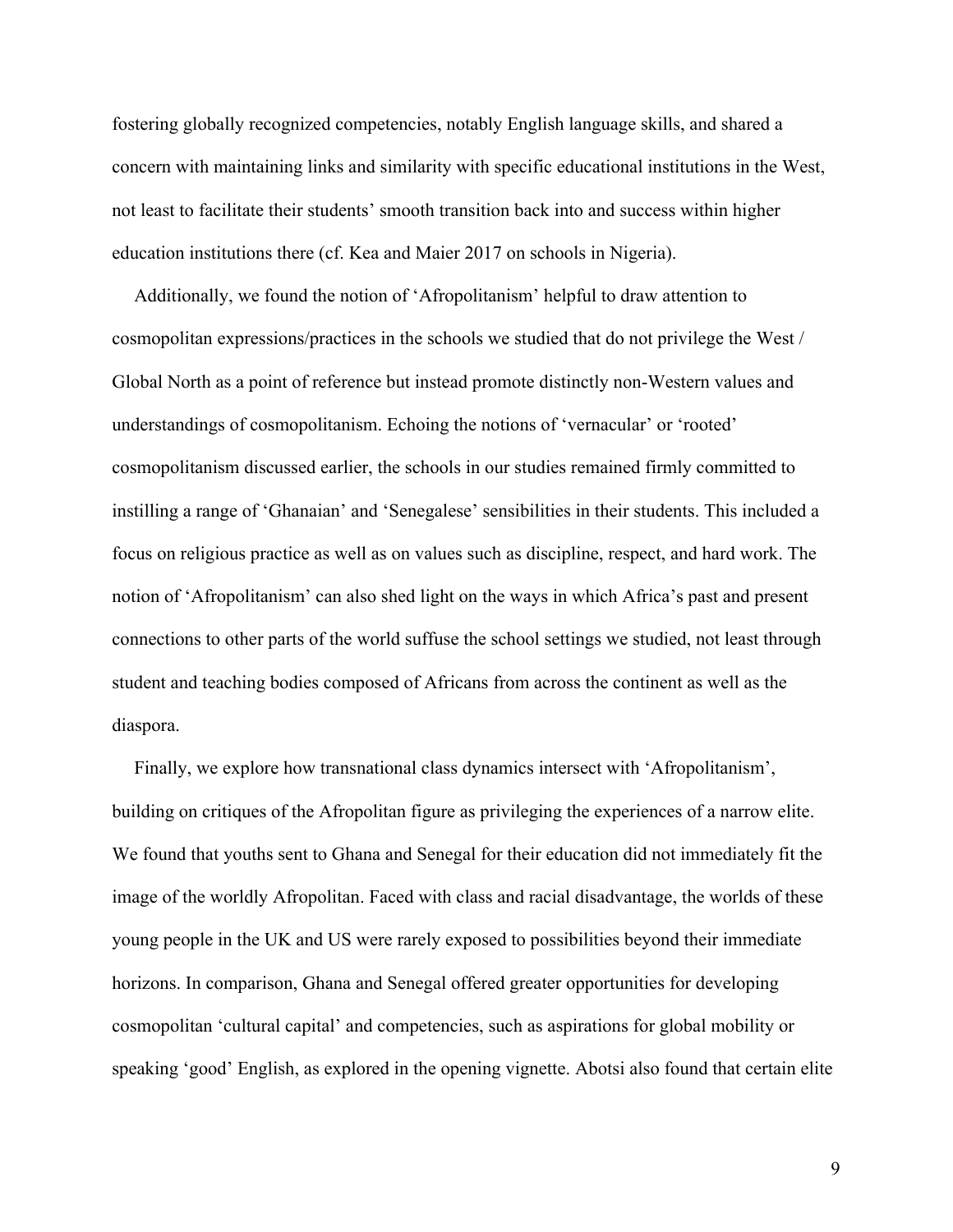cosmopolitan spaces were off-limits for those suspected of having sought to overcome low-class status in the homeland through migration.

#### **Data, field sites, and research methods**

Both our studies draw mostly on ethnographic observations and semi-structured interviews conducted in two sites, a Western and an African one. We both were particularly interested in young people's own perspectives and experiences and spent a significant amount of time participating in school activities and family life.

The Ghana study, which sought to examine the transnational parenting and educational strategies of British-Ghanaians, is based on 23 months of multi-sited ethnographic fieldwork (November 2013–September 2015), which included eleven months of fieldwork with Ghanaian families in the UK (London and Southeast England), and twelve months of fieldwork in Ghana, where schools were the key field-sites. Abotsi, who is herself British-Ghanaian, collected data from parents, pupils and school personnel and information from promotion material and websites of ten private schools. These schools were selected through purposive sampling techniques from the networks of the British-Ghanaian families she had befriended in the UK as well as recommendations of Ghanaian educators and academic colleagues.

In this paper, Abotsi draws mostly on the experiences of 25 school staff, 29 pupils aged 8—19 years, and eight parents from six schools. These include three international boarding schools – Kings International, Guiding Light International, and Collins International–; two international day schools – Oasis International and Mount Grace International –; and a Ghanaian boarding school (Christ is Lord School/CLS). Except for Collins, which is located in the Ashanti region, all other schools are located in the Greater Accra Region. Abotsi conducted participant observation at Oasis, Collins, and CLS, and gathered data in the form of semi-structured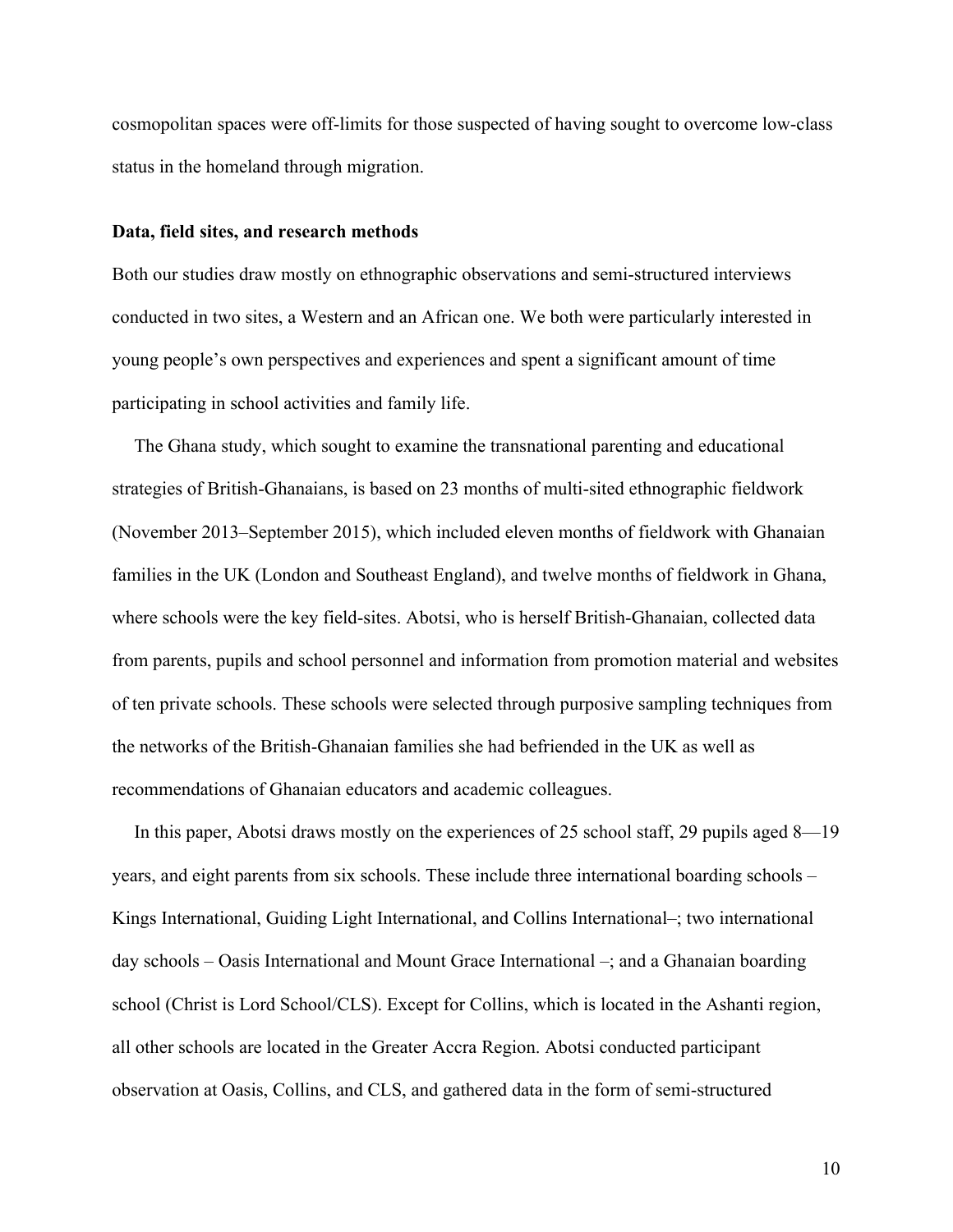interviews and informal conversations at Kings, Guiding Light, and Mount Grace. The participant observation involved taking part in school life, e.g. observing classes, setting up a photography club, mentoring, hanging out in the staffroom during weekly/biweekly visits to the schools located in the Greater Accra Region, and spending a total of one month at Collins in the Ashanti Region.

The five international schools listed here were among the high-end private schools in Ghana catering to predominantly elite and upper middle-class, transnationally mobile Ghanaians and had a few children of expats from other African countries, the Middle-East, China and South Asia. CLS was a mid-range Ghanaian private school with a student body of mostly Ghanaians from lower middle-class/middle-class backgrounds with little to no experience of international travel and a few children from other West African countries. The school also had limited resources (e.g. irregular water and electricity supply, few computers, no internet etc.) compared to the international schools mentioned here.

The Senegal study, the starting point for which was an interest in Islamic education in a transnational context, is based on seven months of fieldwork conducted in Dakar, the capital of Senegal, between 2014 and 2016, and seven months of fieldwork conducted in New York and adjacent New Jersey in the United States in 2017 and 2018. Hoechner, who is a white German woman, conducted participant observation at three Islamic schools in Dakar as a participantobserver and interviewed school staff and some students at a further 20 schools, including both Islamic and secular schools popular with transnationally mobile families. Data was also collected more widely through semi-structured interviews, group conversations, and informal interactions in non-school settings in both Senegal and the US with young people as well as parents who had migrated.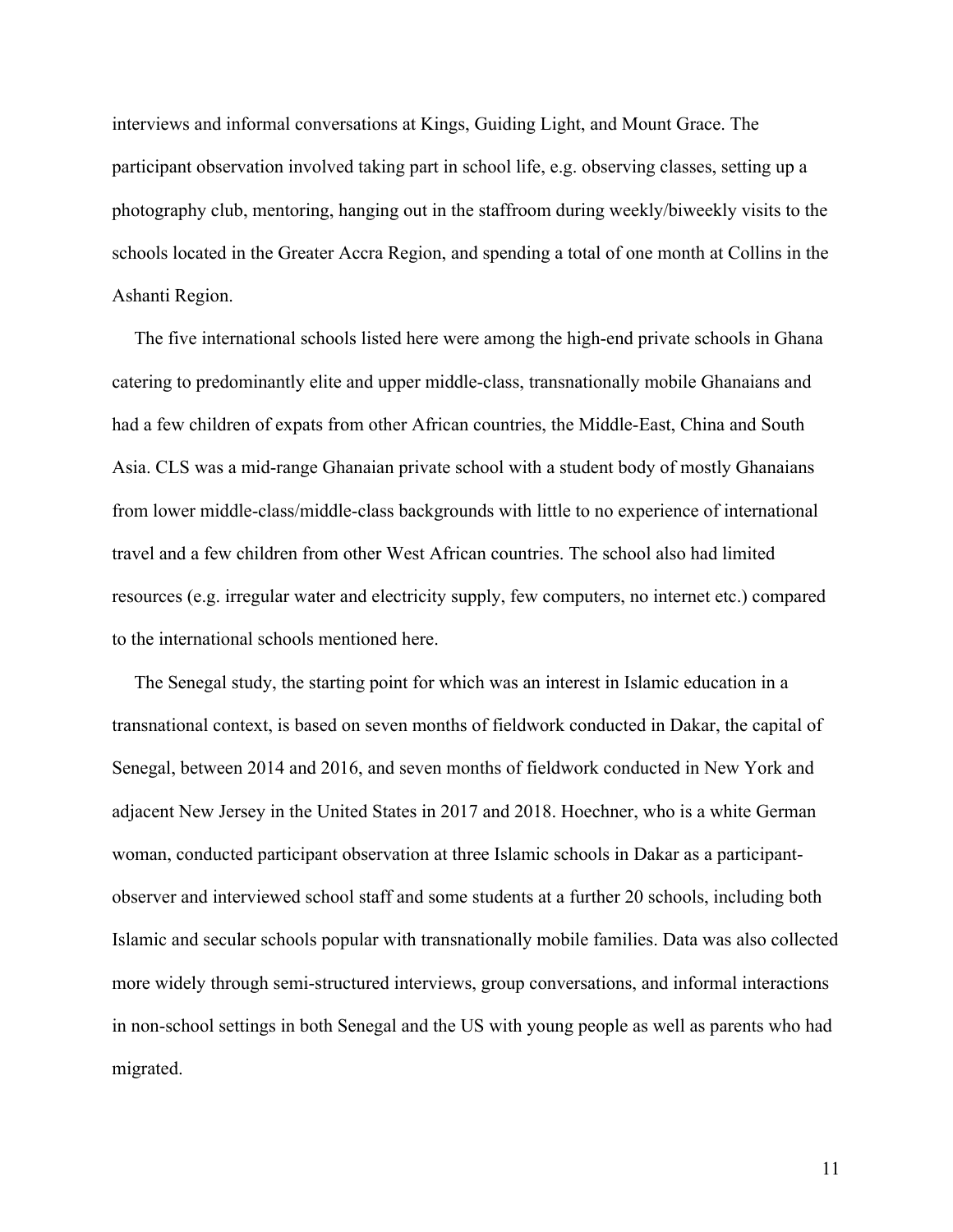Most of the data presented in this paper is from participant observation and interview data collected at IQRA Bilingual Academy, a comparatively upmarket Islamic bilingual international school in Mermoz, Dakar. This included 25 interviews with students aged 9–18 years and 6 interviews with teachers and the headmaster. Hoechner also sat in on classes and staff meetings, 'hung out' during break time, offered yoga lessons as part of the school's 'extracurricular activities' programme, and accompanied students on a field trip. She gained insights into the workings of other private schools in Dakar attended by Senegalese children from the diaspora from visits to and in-depth interviews with headmasters/representatives of 13 other schools, five of which described themselves as 'international'/ 'bilingual' (Senegalese American Bilingual School/SABS, Dakar Success Academy, West African College of the Atlantic, Noor International Academy/NIA, and International Bilingual School/IBS). These schools were sampled based on their popularity with Senegalese living abroad. She also collected information from the websites of these 'international' / 'bilingual' schools and through interviews with youths/young adults in both Senegal and the US who had been enrolled in these schools before, which allowed for triangulation.

Our respective positionalities determined the terms on which we could access our field sites and relate to our research participants. While race was a crucial marker of identity in all our field sites, positioning us differently, for Abotsi, her nationality as a British-Ghanaian was also central to her research relationships and informed both assumptions about and expectations towards her. In Hoechner's study, her religious identity as a non-Muslim, in conjunction with her being white, was particularly important, leading to some suspicions about her intentions notably in the US context. Despite these important differences, we also observed similar dynamics. For example, we faced similar challenges trying to mitigate the inevitable power imbalances inherent in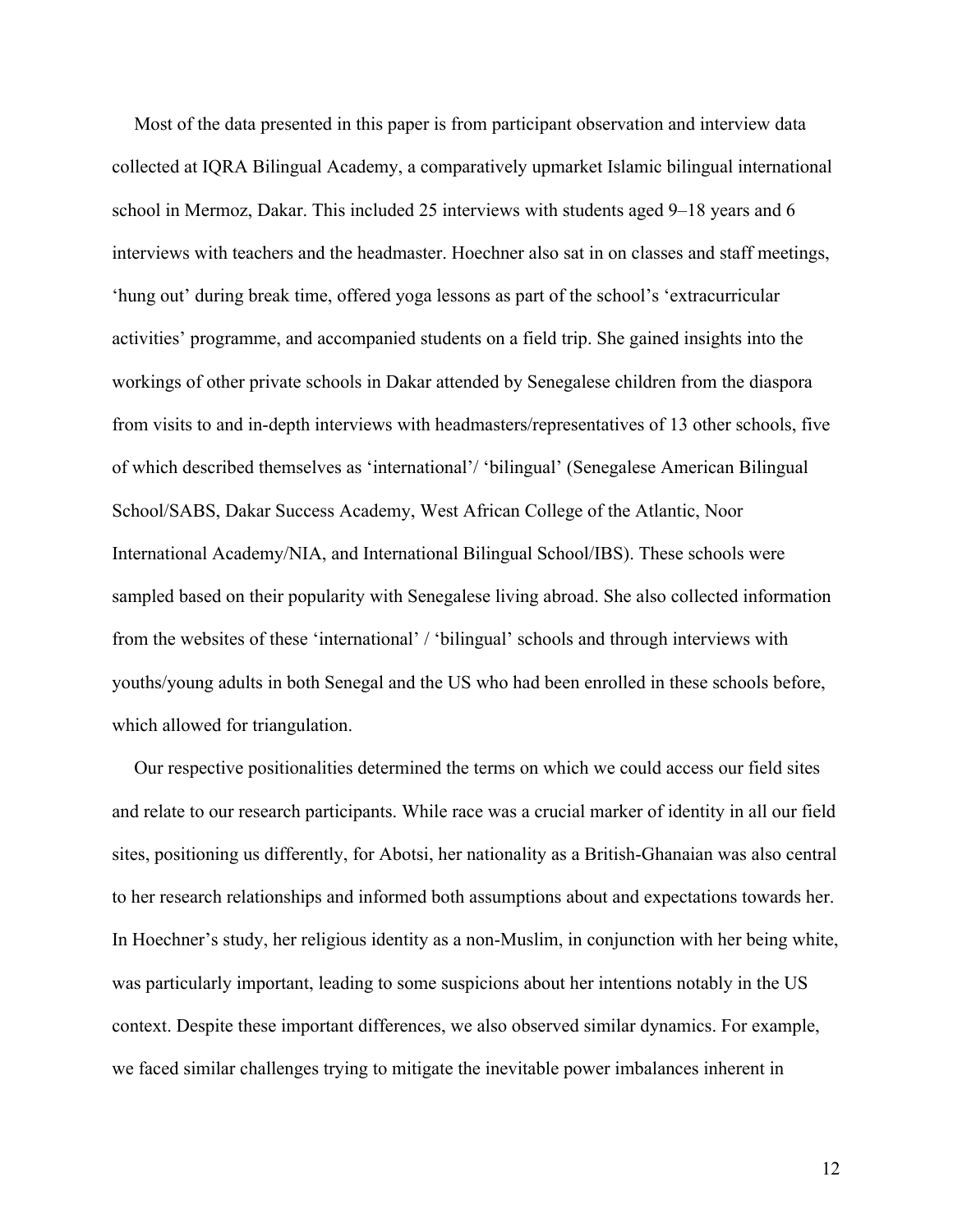research conducted by adults on young people's experiences, which we sought to overcome by spending extended periods of time with the children and youth whose experiences we were interested in, and by eschewing positions of authority (such as formal teaching roles) in the schools we studied. Also, our (perceived) class/socio-economic and educational statuses helped both of us connect with school directors and teachers and negotiate access to their schools and classes as sites for our respective studies.

We both used an anthropological approach to ethnographic analysis, which involved close reading of interview transcripts and fieldnotes to identify major themes (Mills and Morton 2013). Similar to Coe and Shani (2015), we decided to write this paper together as we discovered strong similarities in our findings after reading and discussing each other's work, despite our different fieldwork settings and the religious and linguistic differences between them. We then developed a list of topics to compare findings across our two studies more systematically. These included parenting projects of Africans in the diaspora, transformations in homeland educational landscapes related to transnational migration, and practices within the 'international' schools we both studied. This comparison confirmed our initial impression that there was continuity in the phenomena we were interested in across the two country contexts, strengthening the validity of our respective findings (cf. Bryman 2012, 72ff.). At the same time, the comparison allowed us to synergize insights from our two respective cases, notably into class and religious dynamics.

#### **Education, status and transnational migration in Senegal and Ghana**

Migration, both internal and international, has long presented a means through which to pursue educational opportunities and social status in both Ghana and Senegal. Historically, formal education first imparted in schools set up by missionaries and colonial administrations was one of the means of achieving social mobility, and remained an important marker of middle/upper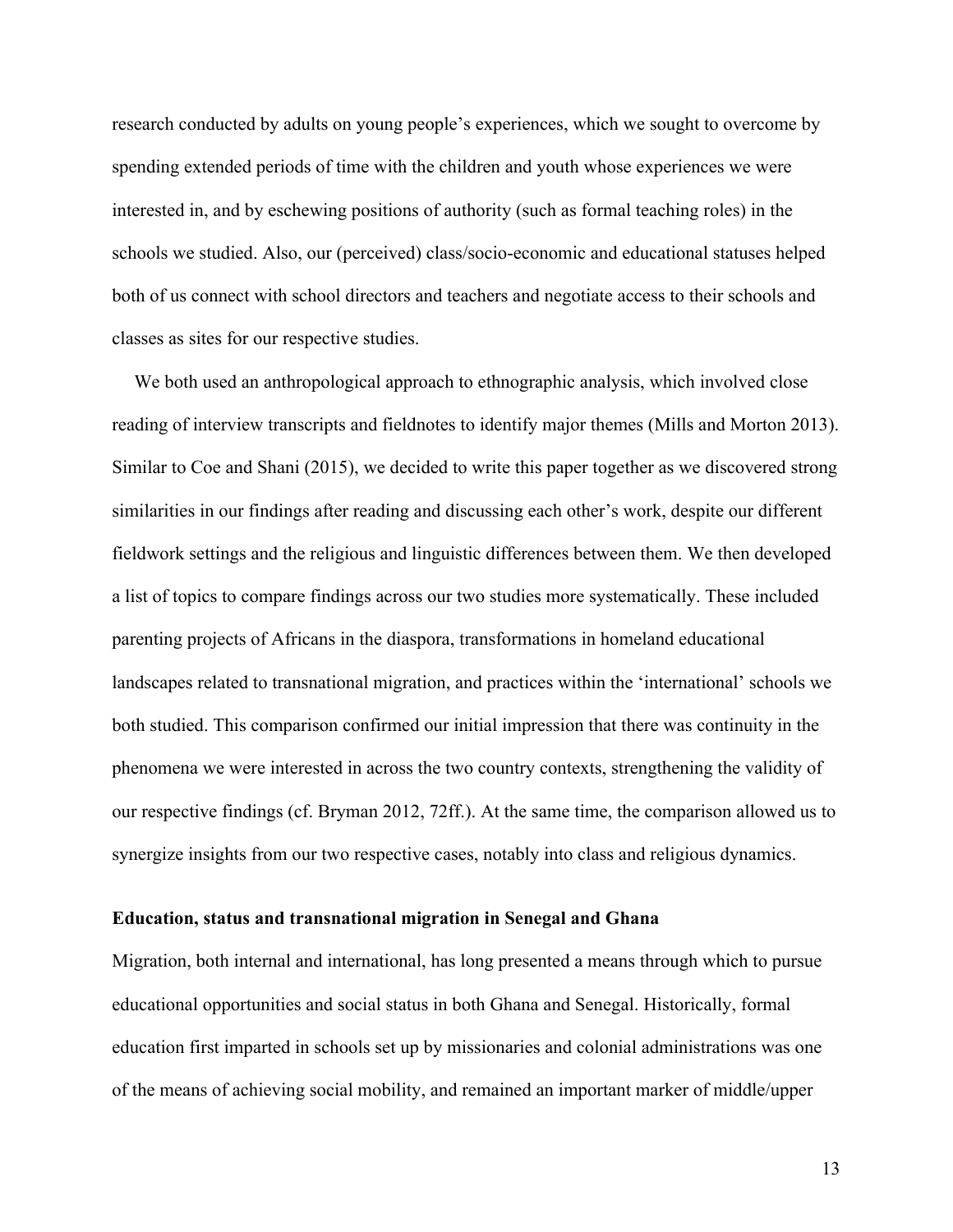class status in both countries upon independence (Lentz and Noll 2021; Kane 2011). Acquiring such an education, along with the associated dispositions of the middle/upper classes e.g., being literate, disciplined, respectful, punctual, etc., often required people to move to the urban centers of the region (e.g. Coe 2014) as well as further afield. Both Senegalese and Ghanaian elites have pursued education abroad since colonial and even pre-colonial times (Akyeampong 2000). For example, both countries' first presidents studied overseas (Léopold Senghor in France, Kwame Nkrumah in the US and UK).<sup>3</sup> Commerce, religious travel (e.g. hajj), and intercontinental marriages have also long contributed to Africans' transnational mobilities and connectedness (ibid).

In the face of growing graduate unemployment, worsened by state recruitment freezes in the context of structural adjustment and general economic crisis, migration, both for education and for work, gained further importance as a way forward from the 1970s and 1980s onwards. Ghana also experienced political instability in this period which further contributed to large scale emigration to neighboring West African countries but also countries in Europe, notably the UK, and North America (Van Hear 1998). Senegalese who until the mid-1970s had primarily migrated to other African countries and to France, sought out new destinations in the wake of tighter immigration controls in the latter and political instability and economic crisis in the former. These more recent destinations include southern Europe, notably Italy and Spain, as well as the United States (Tall 2008).

In both Ghana and Senegal, transnational migration is an important social fact today which leaves its mark on many people's imaginaries and material environments, for example in the form of family remittances or the presence of real estate developments financed by migrant money. Migration is an important part of how young people imagine the future (Coe 2012;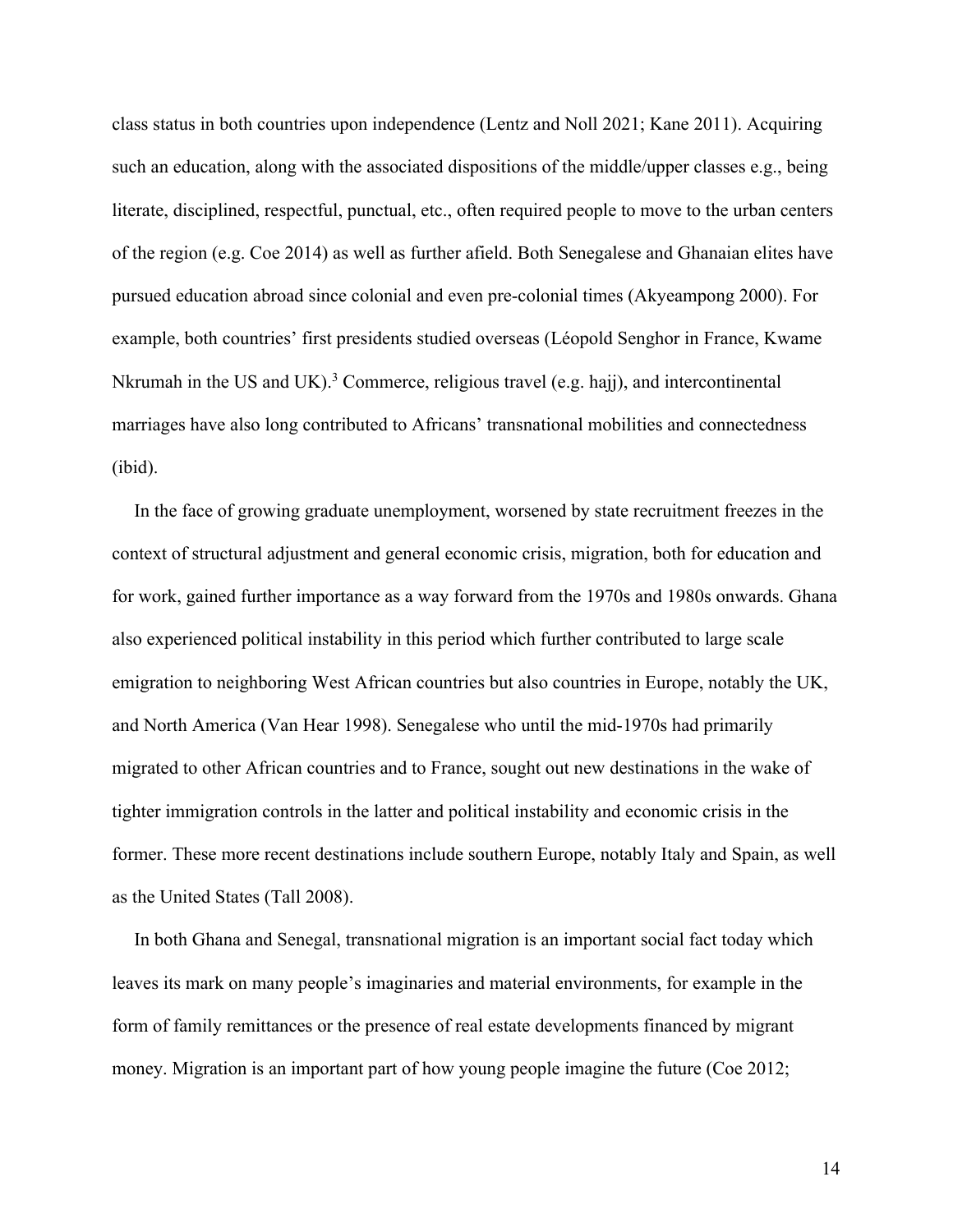Riccio 2005). Large-scale migration has shifted the nexus between mobility and elite status. Ghanaians and Senegalese abroad include students, university graduates, and middle-class professionals (see Henry and Mohan 2003 on Ghana). They also include people working in lowqualified and low-paid jobs at the bottom of the societal ladder in their countries of immigration (Nieswand 2014; Riccio 2005), where they have to contend with exploitative working conditions as well as everyday racism (Herbert et al. 2008). Among the Senegalese abroad are people of mostly rural origins with little to no 'Western' education (Kane 2011; Diouf 2000). The wealth that many Senegalese have accumulated abroad has helped alter their low class and caste status at home. However, a sense of ambivalence surrounds the sources of this wealth, given the lowstatus work through which it has mostly been earned (Nieswand 2014; Riccio 2005). In the capitals of both countries, Accra and Dakar, 'newly rich' transnationals are juxtaposed with an older transnationally mobile national elite, as well as other West Africans and people from further afield working in business or staffing the offices of the various embassies, regional headquarters of international organizations and international NGOs located there.

# **Transnational education projects**

While numerous young Ghanaians and Senegalese aspire to study overseas today, notably for their higher education, many Ghanaian and Senegalese families overseas have been looking to their African homelands for the education of their children. Difficult conditions in the diaspora often provide the backdrop for decisions to educate children partly or entirely 'back home'. These include entrenched class and race inequalities curbing Black children's prospects of academic success, as well as the criminalization and securitization of Black inner-city youths (Tomlinson 2008; Alexander 2010). In both our studies, these structural conditions influenced the negative perceptions parents had of their low-income, inner-city neighborhoods, where they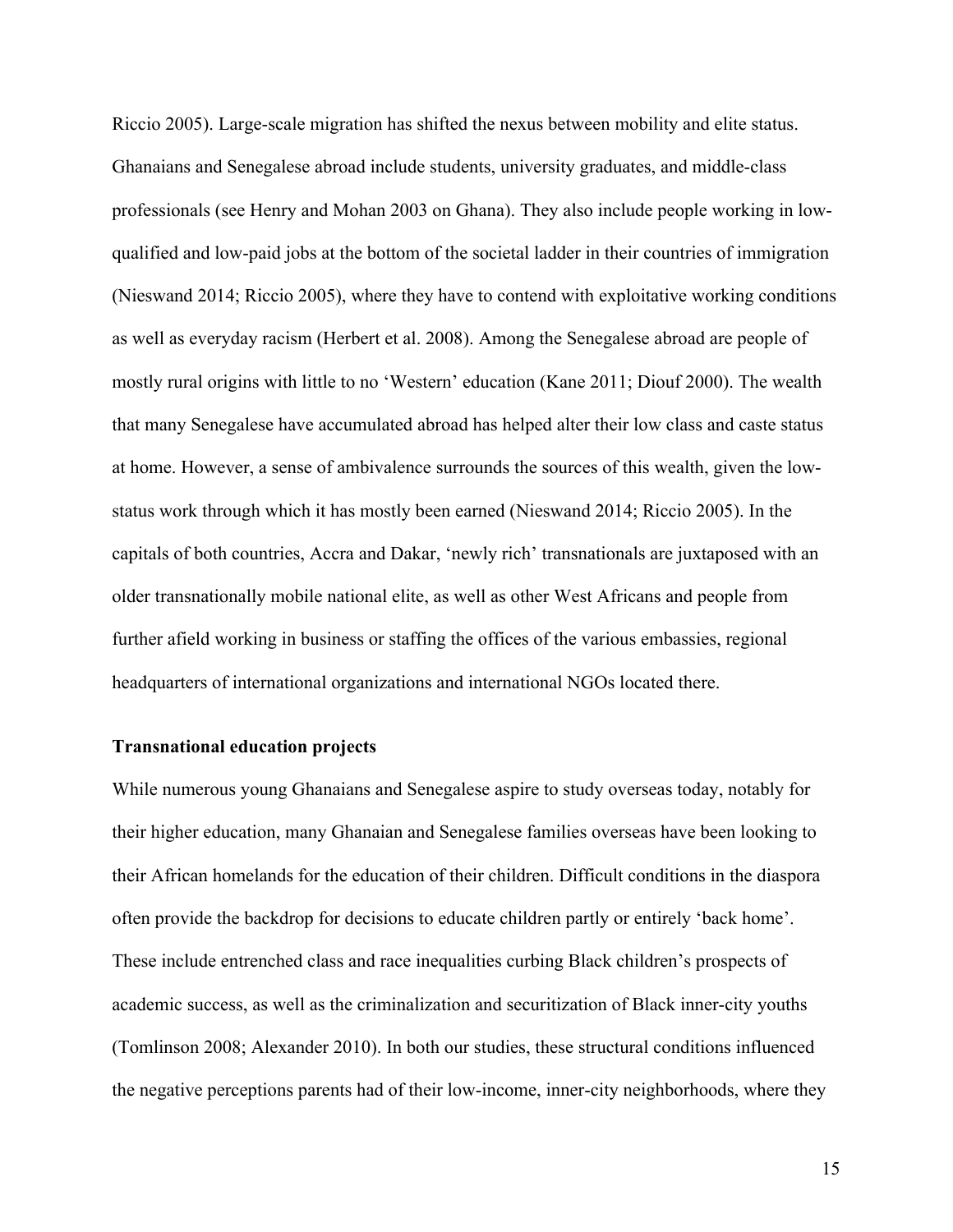feared their sons may drift off into gang violence, drugs, and illegal activities, and had major concerns over their daughters' sexuality.4 We also found that, in some cases, having to work long hours limited the time parents could spend with their children. This heightened their anxieties and left them dissatisfied with the care and instruction they are able to provide.

At the same time, parents in both our studies felt that Senegal and Ghana had much to offer to their children. They wanted their children to receive a solid grounding in the culture and religion of the 'homeland'. This included learning cherished values such as respect for elders, a sense of responsibility for others and the ability to withstand hardship, as well as a commitment to religious norms (cf. Coe and Shani 2015). Parents considered cultural and religious training important in its own right, but they also valued it as a means of protecting children against the perceived social, moral and spiritual dangers of life in the West, and in inner-city neighborhoods more specifically. Homeland stays were believed to both help build young people's resilience against these perceived threats, and to be a measure that could help bring young people back to the 'straight and narrow' when other disciplining projects had failed (Kea and Maier 2017).

However, parents from our research were also aware – either from direct experience or through observations of others – that most academic credentials from their homelands were not valued in their countries of immigration. Status loss and limited opportunities for social mobility are common among people migrating from the Global South (Nieswand 2014). With this in mind, many parents sought to maintain some degree of continuity with their children's schooling in the West to allow for a smooth transition back into Western or other globally recognized higher education systems. Such aspirations were related not only to opportunities this could entail in the UK or US, but also to the value college degrees from abroad have in Ghana and Senegal, where they promise access to a professional job.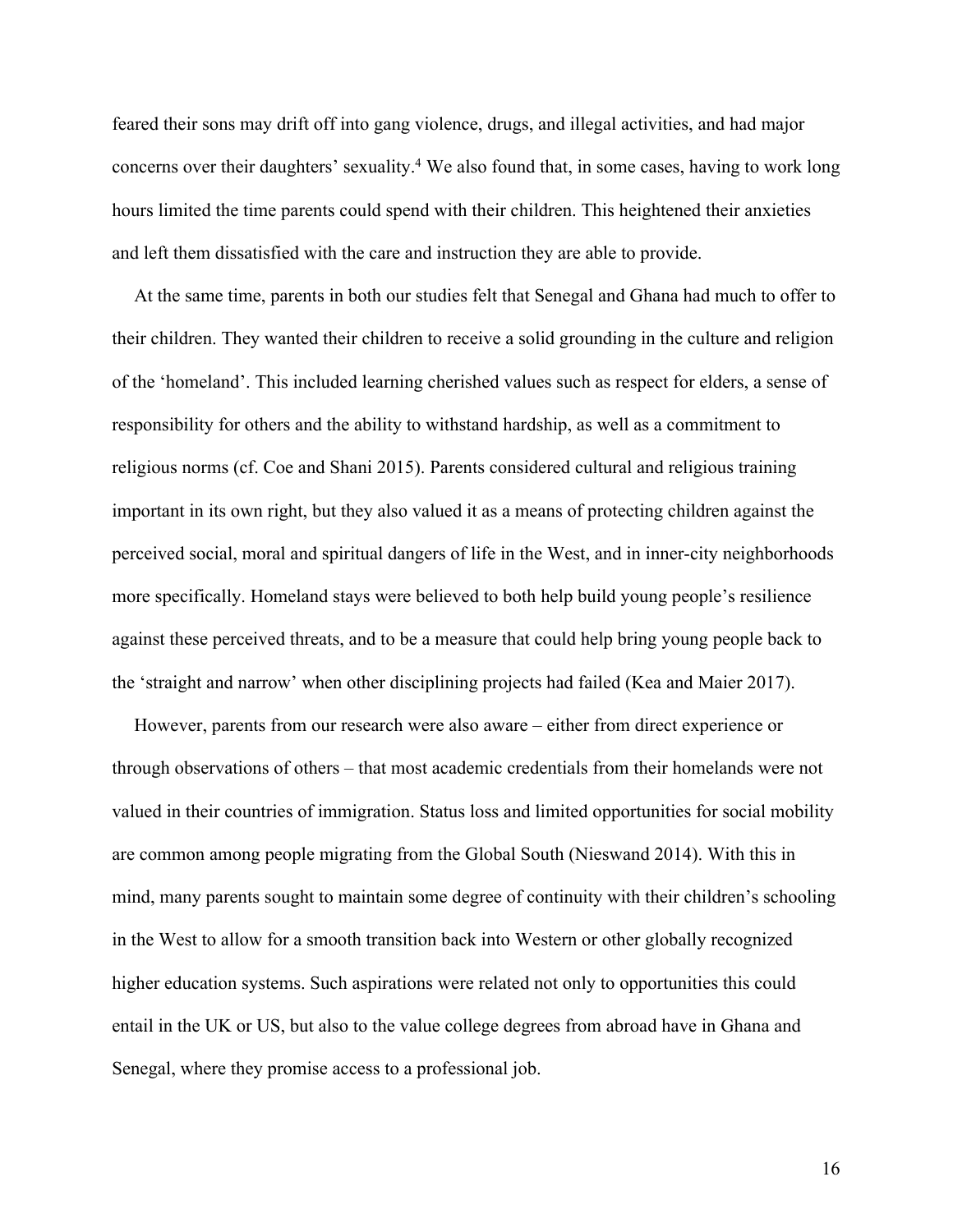# **Structural transformations in homeland education markets**

A growing number of educational entrepreneurs in Senegal and Ghana have responded to demand for schooling that is locally grounded yet promises easy transitions (back) into Western (higher) education systems, by offering a particular curriculum or language of instruction. Education sectors in both countries have undergone massive privatization over the last three-four decades, related to the retreat of the state from public services provision since Structural Adjustment (Grysole 2018). This parallels developments observed across the continent, with stratified private education sectors catering to various segments of society, including the poor through low-cost private provision (Härmä 2013), and the religiously minded through private Christian and Islamic schooling (Dilger and Schulz 2013).

In recent decades, both Senegal and Ghana have seen a boom in mid-/upmarket private schools fashioning themselves as offering an 'international' education, which appeals particularly to the transnationally minded. In Ghana, international schools have been catering to expatriates and the transnational Ghanaian elite since the 1950s/1960s, but their numbers have rapidly increased in recent decades. This boom coincides with the steady growth of Ghana's economy in the last two decades which in turn has led to a growing middle-class population as well as to increased opportunities for transnational mobility. In 2015, the British Council in Accra reported that there were 33 international schools authorized by Cambridge International Examinations (CIE) to deliver the British IGCSE and IA Level curriculum.<sup>5</sup> However, they estimated that the actual number of schools offering this curriculum is even higher as this list consists of only the schools that have CIE authorization. While exact numbers cannot be confirmed, these international schools are highly visible on the Ghanaian educational landscape and usually charge higher fees than schools offering the Ghanaian curriculum.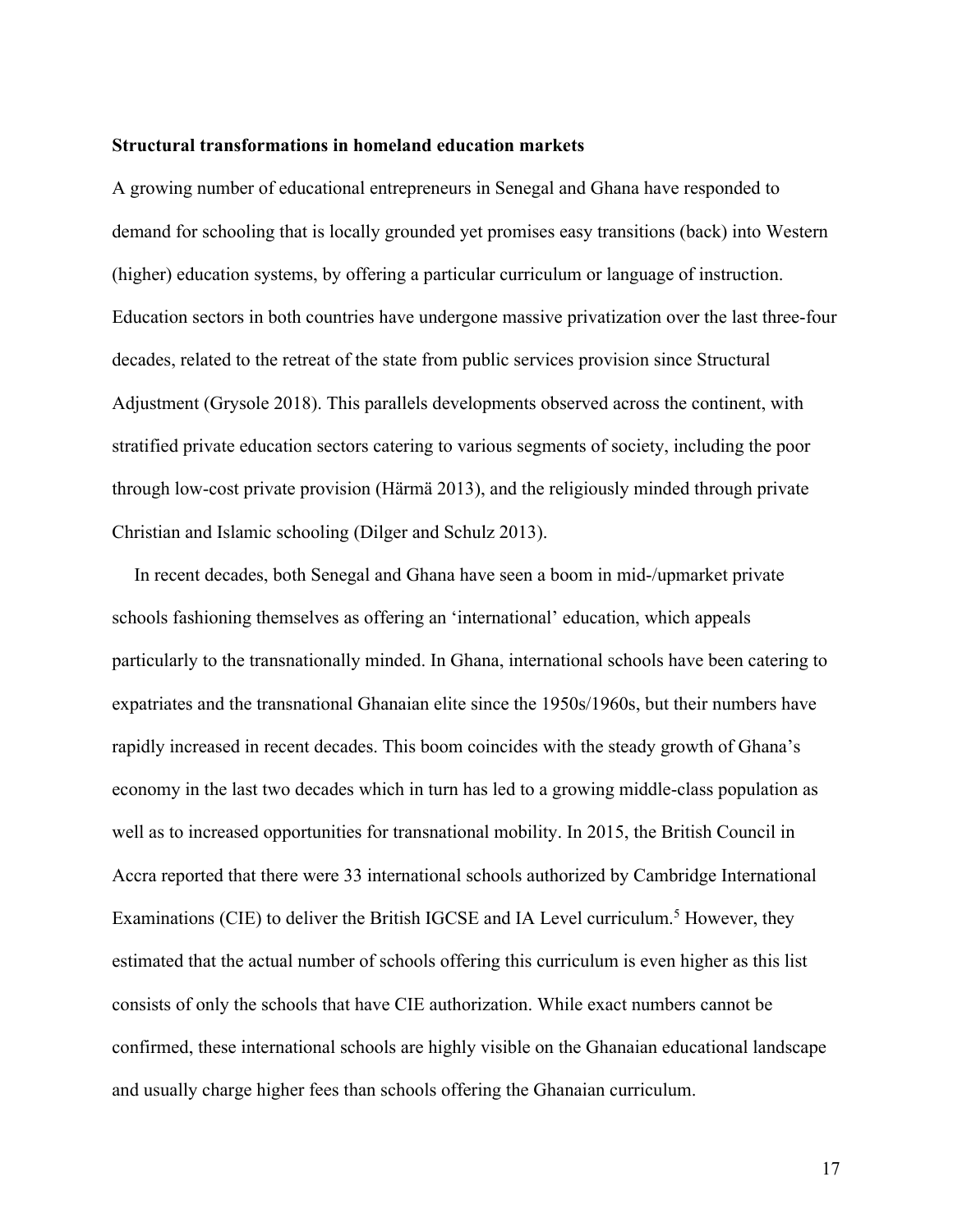In Senegal, the centers of Islamic learning of the Sufi orders, notably the *Tijaniyya*, have long attracted a diverse crowd of followers from West Africa and beyond (Kane 2016), making them early hubs of cosmopolitanism. Private French-medium Catholic schools have been popular among the elites since colonial times (Grysole 2018). Since the 90s and 2000s, new so-called 'bilingual' schools, promising education in both English and French, have started to sprout up in Senegal's capital Dakar. This reflects the fact that English language competency took on a greater significance with North America emerging as a prime migratory destination. The most recent innovation on the education market is English-French 'bilingual' Islamic schools, which offer both religious instruction and an English-French bilingual curriculum.<sup>6</sup> These schools tap a market of parents desirous of religious education for their children yet dissatisfied with the education offered by Qur'anic schools, or French-Arabic schools, where English is merely a subject among many (see Hoechner 2017).

'International' schools in both our studies consciously tap the income opportunities promised by 'diaspora children'. Collins International School in Ghana for example charges up to 50% higher fees for 'non-Ghanaian' or 'non-Ghanaian resident' pupils. Christ is Lord, another private Ghanaian school from Abotsi's sample, recruited an educational consultant, who was a former administrator at an international school in Accra, to help them expand their enrolment of pupils from the diaspora. Similarly, several headmasters of bilingual schools Hoechner visited in Dakar said that they advertise their schools via personal contacts and Senegalese 'community radios' in the US. Over half of the students enrolled at Dakar Success Academy in 2015/16 were children of Senegalese living in the US. At the Senegalese American Bilingual School (SABS) and IQRA Bilingual Academy, children from transnationally mobile Senegalese families made up some 30 percent.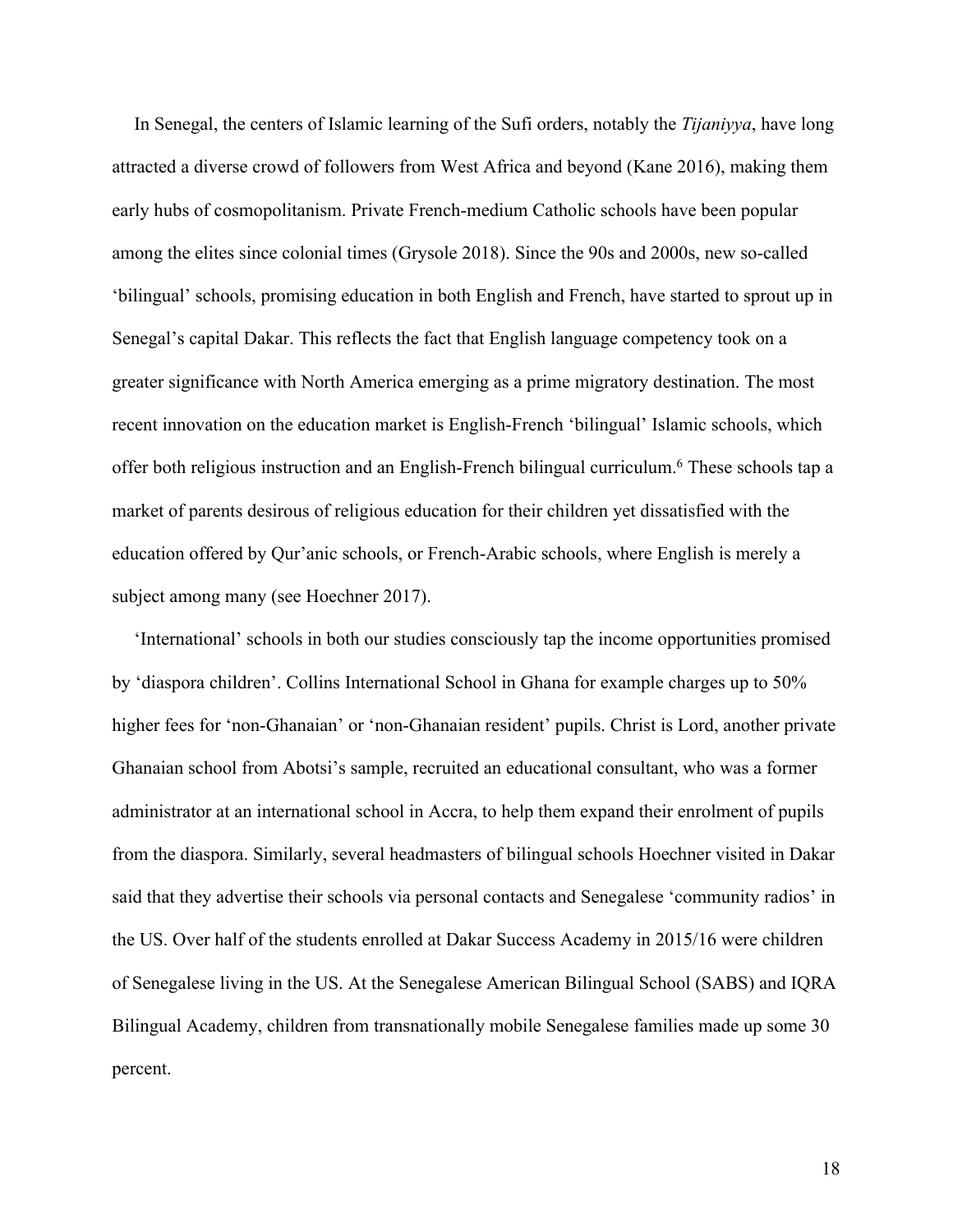#### **'Cosmopolitan' and 'Afropolitan' school environments**

We have discussed 'Afropolitanism' as being concerned with Africa's past and present connections to other parts of the world earlier in this paper. Such connections were manifest in the teaching bodies of the schools we studied as well as in the approaches they advocated. We both found that returnees, but also other internationally mobile people were very active in the education sectors in our cases, setting up and working as teachers in 'international' and 'bilingual' schools. They often had similar experiences of frustration vis-à-vis the Senegalese and Ghanaian education on offer which led them to open their own schools. The founders of Collins International School, Michael and Anna Akoto, for example, who returned to Ghana in the early 2000s after living in the US, were motivated by what they felt was a lack of schools that would prepare their children for the global futures which they envisage for them. Madame Sarr, a Black American Muslim woman from Brooklyn married to a Senegalese man and the founder of IQRA Bilingual Academy in Dakar, described a similar dilemma. As a mother with cosmopolitan aspirations for her own children whom she was trying to raise in Senegal, she wanted to send her children to a school grounded in the Islamic faith but also able to 'propel them towards their collegiate and professional aspirations on an international scale' (interview, August 2016). Dissatisfied with the low academic profile of most classical Qur'anic/Islamic schools, and the secular outlook of the international schools available in Dakar, she decided to set up her own school.

The ambition of the schools in our studies to offer a 'cosmopolitan' experience to their students in the sense of exposure to diversity was most readily visible in their aesthetic choices: international flags decorated many schools' gates. A sense of 'cosmopolitanism' was further nurtured by the internationality and racial diversity of both teaching and student bodies in the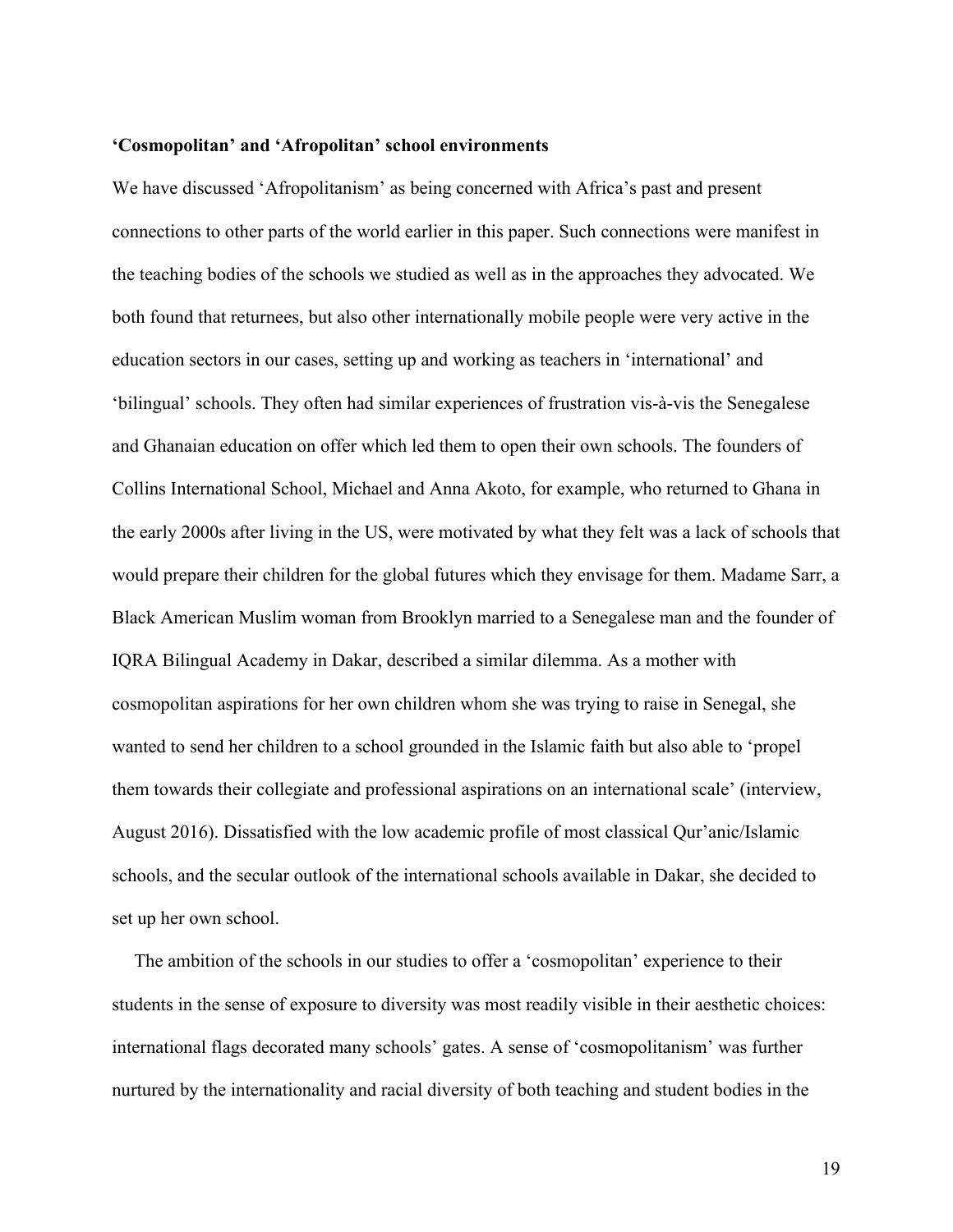schools we studied. At IQRA Bilingual Academy, teachers were from the US and Canada, as well as the Gambia, Sierra Leone, Nigeria, Ethiopia, and the Bahamas. Abotsi also met teachers/school personnel at international schools like Oasis and Collins from the UK, US and Canada. In both the Ghanaian and Senegalese cases, the students included not only young people from various parts of West Africa, but also young 'returnees' from North America and Europe, and children of embassy workers and professionals working for multinational companies from a range of national and religious contexts, including Egypt, Sudan, Dubai, China, and India. In both cases international schools also had a number of mixed-race children from the US, Europe and Asia, again echoing notions of 'Afropolitanism' as concerned with Africa's historical and ongoing interconnectedness with the world. The Black American founder of IQRA Bilingual Academy referred explicitly to this entangled history when explaining that she wanted her children to study in Senegal 'because it took me so long to get out of the diaspora, it took me so many generations to have come back that I don't want that same [...] feeling for my children' (interview, August 2016).

Similarly, the Senegalese American Bilingual School/SABS displays a 2016 video on the landing page of its website from the school's 'Big Gorée Project', which includes a trip to Île de Gorée – a historical slave trading point – and student dance/theatre performance memorializing slavery in front of the former dungeons. The video is overlaid by the following text, highlighting SABS' self-concept as serving Africans on the continent and beyond: 'Senegalese American Bilingual School. Values Service. Shapes Leaders. For Africa, Diaspora & Beyond.'

Mbembe (2018, 106) describes Afropolitanism as a way of being in the world that 'reject[s] on principle any identity based on victimhood – which does not mean that it is blind to the injustice and violence inflicted on the continent and its people...'. The commemoration of slavery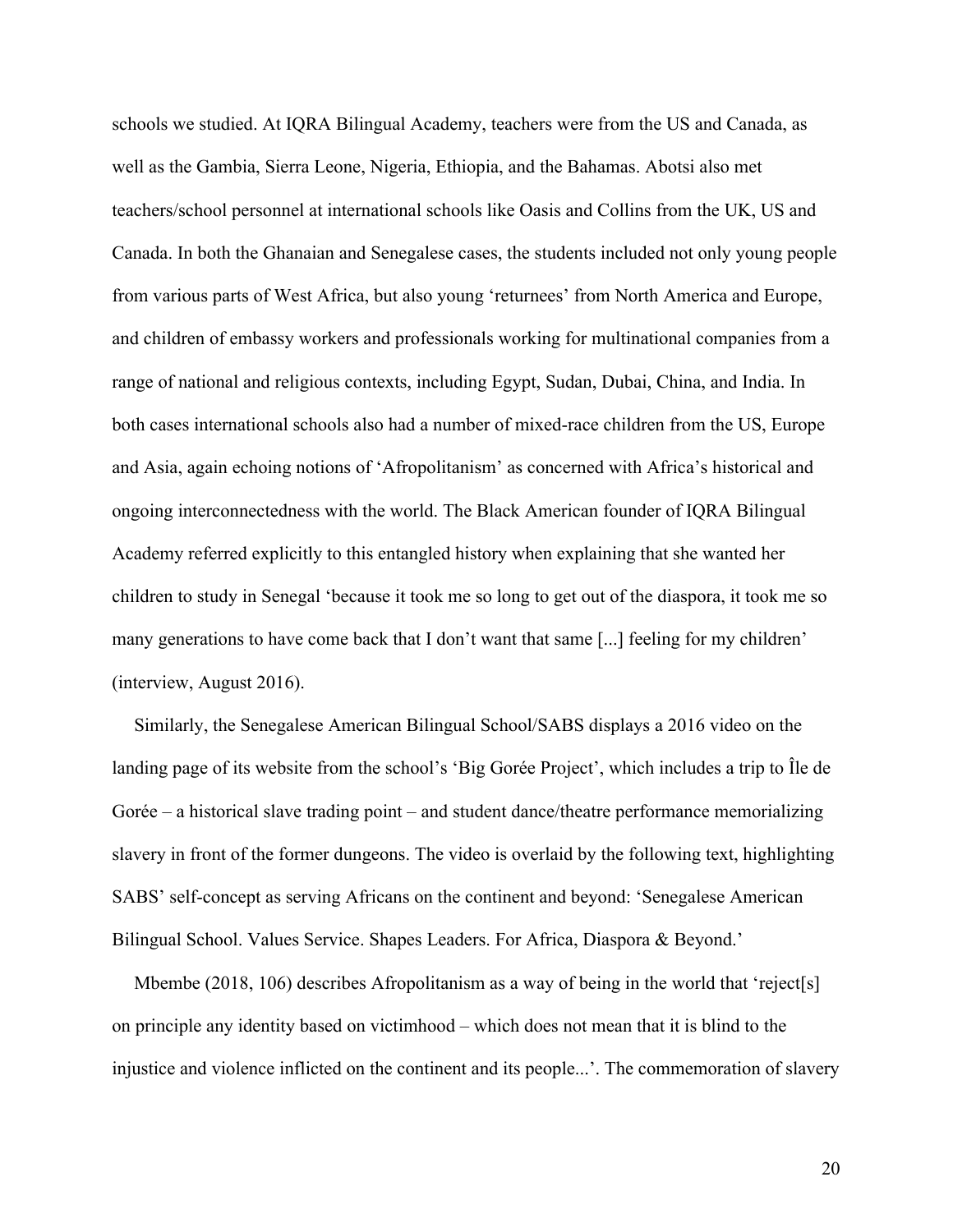through artistic expression and a forward-looking emphasis on 'shaping leaders' on the SABS website arguably resonates with this stance.

Beyond these commitments to African heritage and connectedness, cosmopolitanism was also practiced in its more 'normative form' (Cheng 2018), acclaiming Western educational credentials and practices as a presumably superior form of cultural capital. Several schools in our studies cultivated links with educational institutions in the West. Oasis, an elite international day school in Accra, for example, modeled on the British preparatory and public (i.e. private) school system, sent its Ghanaian teachers on a 'working holiday' to visit private schools in England. The young British-Ghanaians at the school found many overlaps between the CIE curriculum (the international version of the British GCSE and A Level qualifications) and the British curriculum, with some even commenting that it was the same. Similarly, IQRA Bilingual Academy in Dakar has achieved accreditation by the 'Middle States Association of Colleges and Schools' (MSA), which means it conforms to United States Department of Education standards.

Interactive teaching pedagogies were a routine part of how schools sought to represent themselves (though the reality in the classroom sometimes diverged from such ideals). Pictures of fieldtrips and 'hands-on' learning activities including arts and crafts and applied science workshops frequently appeared on the promotional materials of the schools we studied, notably their internet presences. Using modern technology, including computers and projectors as well as in some cases more expensive technology, was also part of the schools' 'cosmopolitan' agendas. Sarah (11 years) told Abotsi that her school in Ghana also had 'the interactive whiteboards, they also have screens, [...] ACs [air conditioner], ... a proper science lab and it's equipped with stuff, libraries and we have school plays like we used to in England' (interview, November 2014).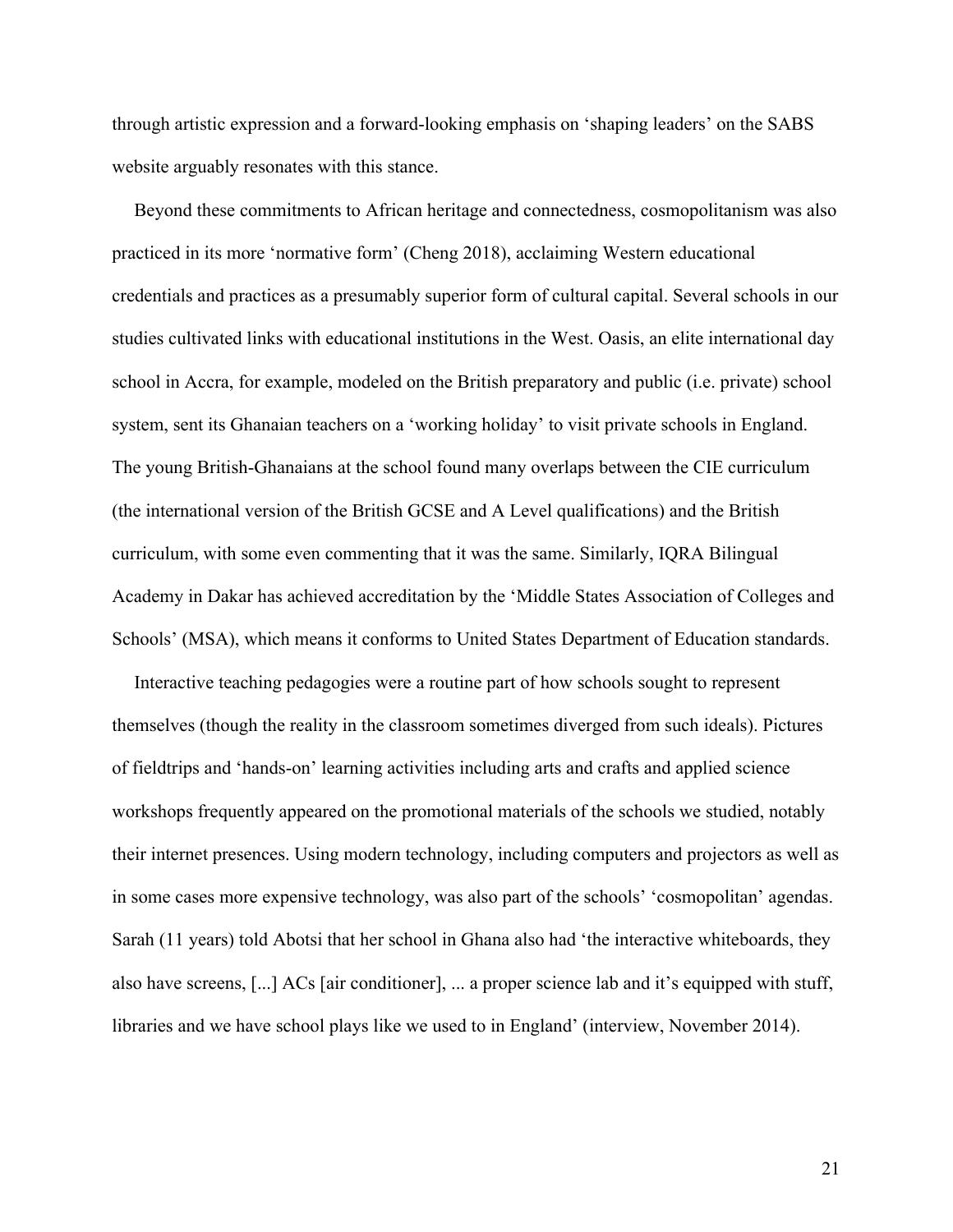Sarah's mention of school plays echoes observations we made in other schools. IQRA Bilingual School organized 'spelling bees' and a time slot was reserved for 'extra-curricular activities'. Besides the yoga classes Hoechner offered, students could sign up for basketball, cooking lessons, and art classes. Similarly, Oasis in Accra offered extracurricular activities like Chinese (Mandarin) lessons, ballet, photography (facilitated by Abotsi), and African dance. The food served in the schools we studied was a mix of local dishes and international cuisines, such as pasta, pizza, and hotdogs, reflecting a certain 'Westernization' of local middle/upper class eating habits as well as attempts to please the palates of 'recent arrivals' (complaints were frequent nonetheless).

#### **Grounding cosmopolitanism in non-Western cultural and religious values**

While in many ways the practices described here reproduced a normative form of 'cosmopolitanism' celebrating Western educational practices, the schools in our studies also sought to ground their students' worldliness in explicitly non-Western cultural and religious values and imaginaries, echoing notions of 'rooted' or 'vernacular' cosmopolitanism discussed earlier, and resonating with Selasi's (2005) emphasis on Afropolitans cultivating an 'African ethos' alongside their 'American accent' and 'European affect'. Schools in our studies marketed themselves as promoting not only academic excellence but also a particular type of upbringing, in some cases explicitly setting themselves apart from international schools perceived to lack this and represent 'an island in the African continent' (interview with the founder of IQRA Bilingual Academy, August 2016).

The Facebook promotional material for Noor International School in Dakar, Senegal, described the school as offering 'African-centred learning' in an 'Islamic environment'. Similarly, promotion materials for Oasis in Ghana lauded the school as providing British-style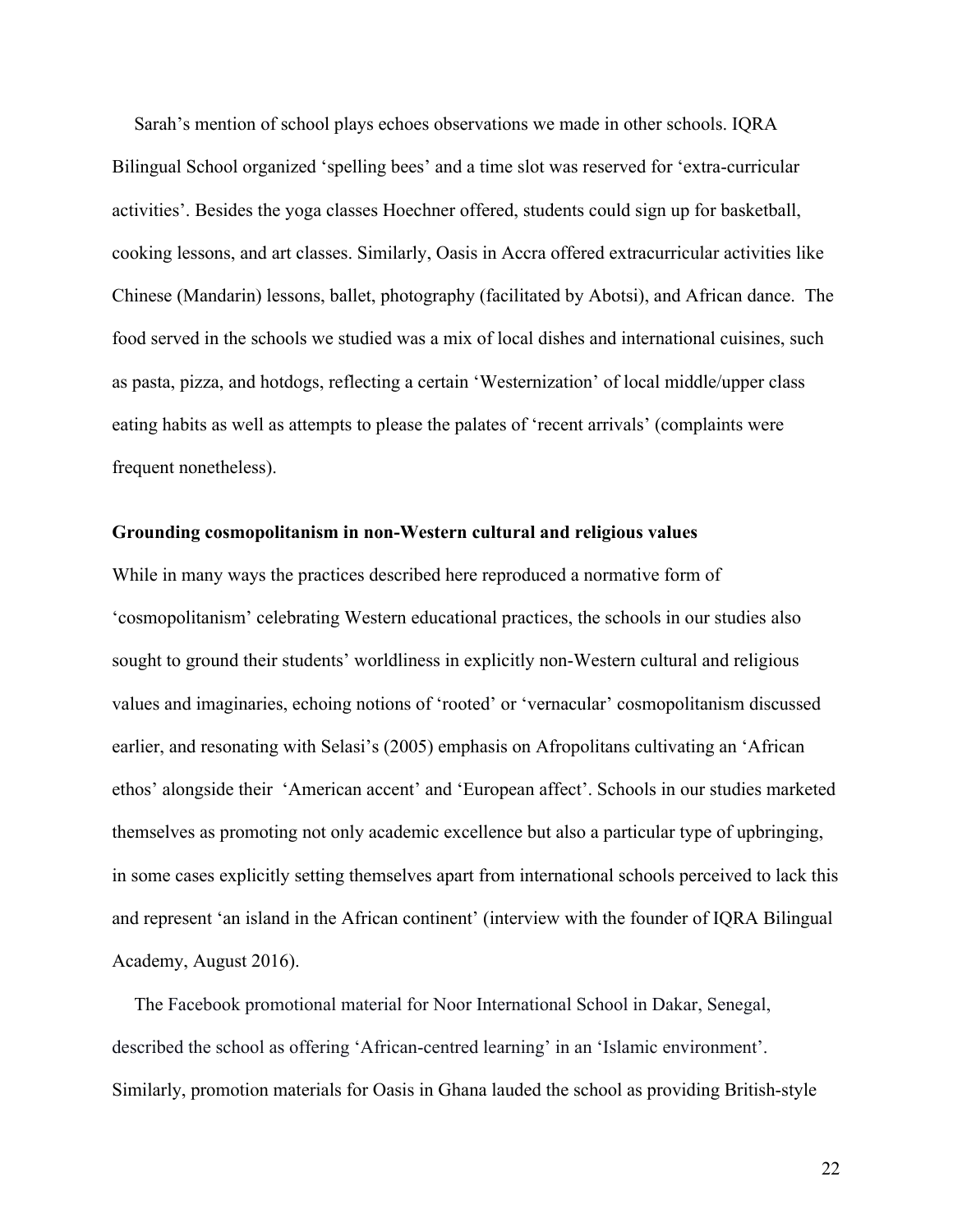Preparatory and Public [private] School education with 'solid Ghanaian cultural base' and 'sound Christian framework' among its core values (fieldnotes, September 2014). The images accompanying the description of the school were of children in *kente* cloth, a colorful woven fabric virtually synonymous with 'Ghanaian/African' tradition. *Kente* cloth forms part of cultural displays on special occasions such as 'Speech and Prize Giving Day' at Oasis and other schools from Abotsi's research.

Some of the key values the schools in our studies sought to instill in their students were studiousness, diligence, and a strong work ethic, which have wide appeal in Senegalese and Ghanaian society. Africans abroad often found these missing in the European or American schools their children attended. Curiously, these same values have also been part of the colonial justification for European-type schooling on the continent, highlighting how values and practices considered 'indigenous' often have complex genealogies (cf. Miescher 2005).

In Abotsi's study, teachers in Ghanaian international schools constantly reminded pupils to focus on their studies and school staff and pupils alike fostered an academically competitive atmosphere (see Abotsi 2020). As Nicolas (17 years) at Kings commented, '[i]t's all academics here [in Ghana]' (interview, October 2014). Students in Hoechner's study reported similar experiences. Abidine (14 years), who had moved to Dakar from Detroit recently, described his new school's ethos as 'here you have to be like, a first and stuff like that. Like, they say you have to be [...] first in the class, and then [...] someone will be second, third. Until last' (Interview, December 2016).

Many of the schools in our studies also encouraged adherence to religious values and practices. Whereas older international schools in Dakar/Senegal are run in the French tradition of *laïcité* or strict secularism, a new generation of Islamic international schools now actively teach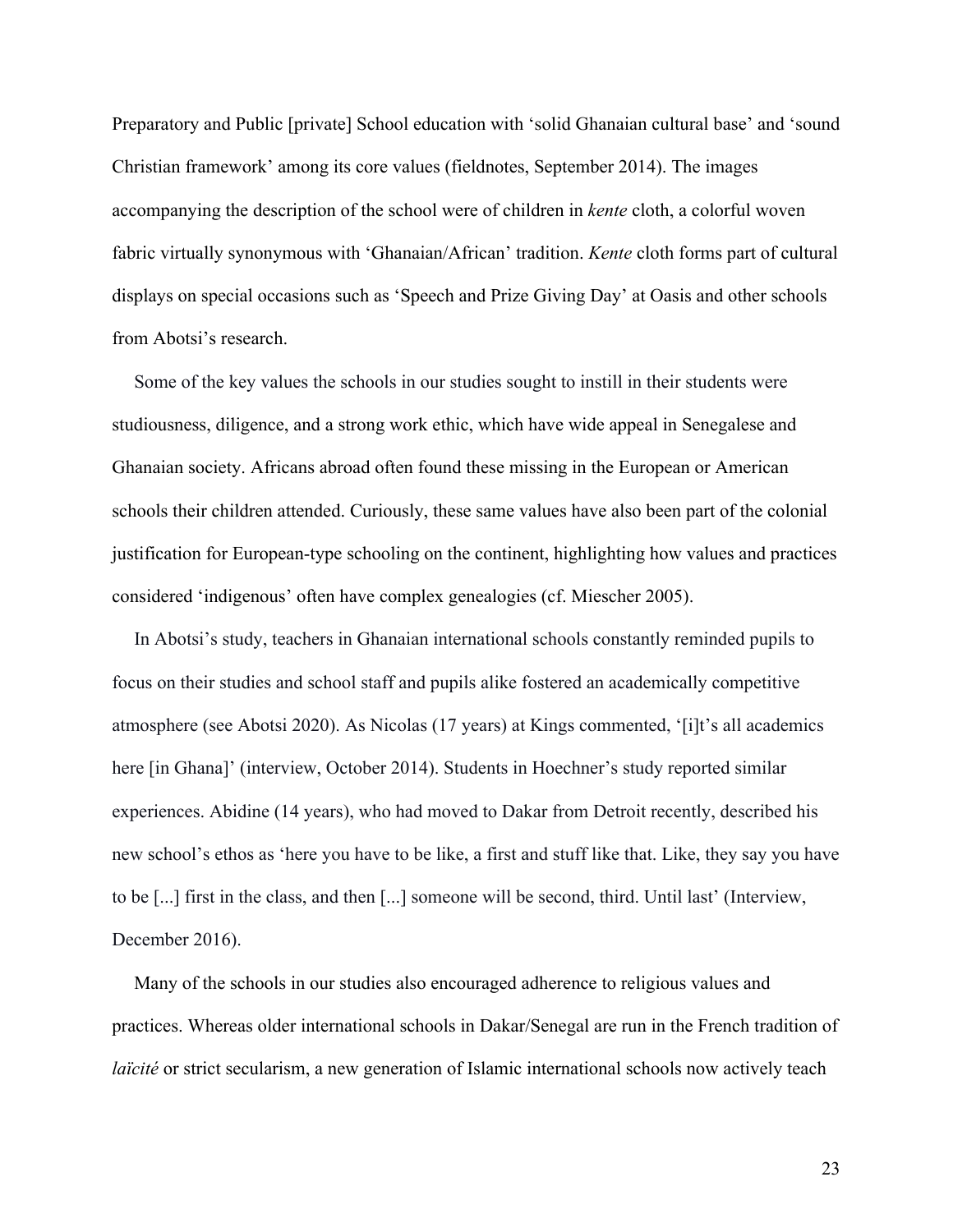and encourage Islamic values and practices, situating themselves as part of a larger Muslim *ummah*, and thus embracing understandings of cosmopolitanism that do not position the West as its pinnacle. At IQRA Bilingual Academy, students learned to read and recite the Qur'an in dedicated classes ('iqra' means 'recite!' in Arabic and is said to have been the first word revealed to the Prophet Muhammad). Students also studied the basics of Islamic beliefs and worship, Islamic history, and Islamic manners and morals during Islamic Studies classes. Female students and teachers were expected to cover their hair (the school uniform for girls consists of an anklelength gown and a headscarf), and daily prayers were performed together by staff and students in the school courtyard. The school's walls were decorated with posters with religious messages such as 'Islam says no to bullying'.

At Collins in Ghana, the Lord's prayer was recited every morning after cleaning; prayers were also recited before and in some cases after meals. In addition, there were student-led Christian worship sessions or, as Neil (16 years), called them, 'school church' (Interview, April 2015) and religious retreats for exam candidates which involved an intensive day of prayer asking for God's support and guidance through the challenging exam period. These sessions involved discussing passages from the Bible, group prayers and singing gospel songs, and tended to follow the Charismatic Christian or Pentecostal worship practices in Ghanaian churches. Daniela (19 years) saw no difference between her Pentecostal churches in London (which had a large Ghanaian/West African congregation) and Accra (where she resided during the school holidays) and the Christian services at her school. To her, all three were 'African' churches (Interview, April 2015). Similarly, Oasis' branding of itself as a school with 'Ghanaian' and Christian values were mentioned by two British-Ghanaian mothers from Abotsi's study among their reasons for choosing the school. They rejected other international schools on the basis that they were secular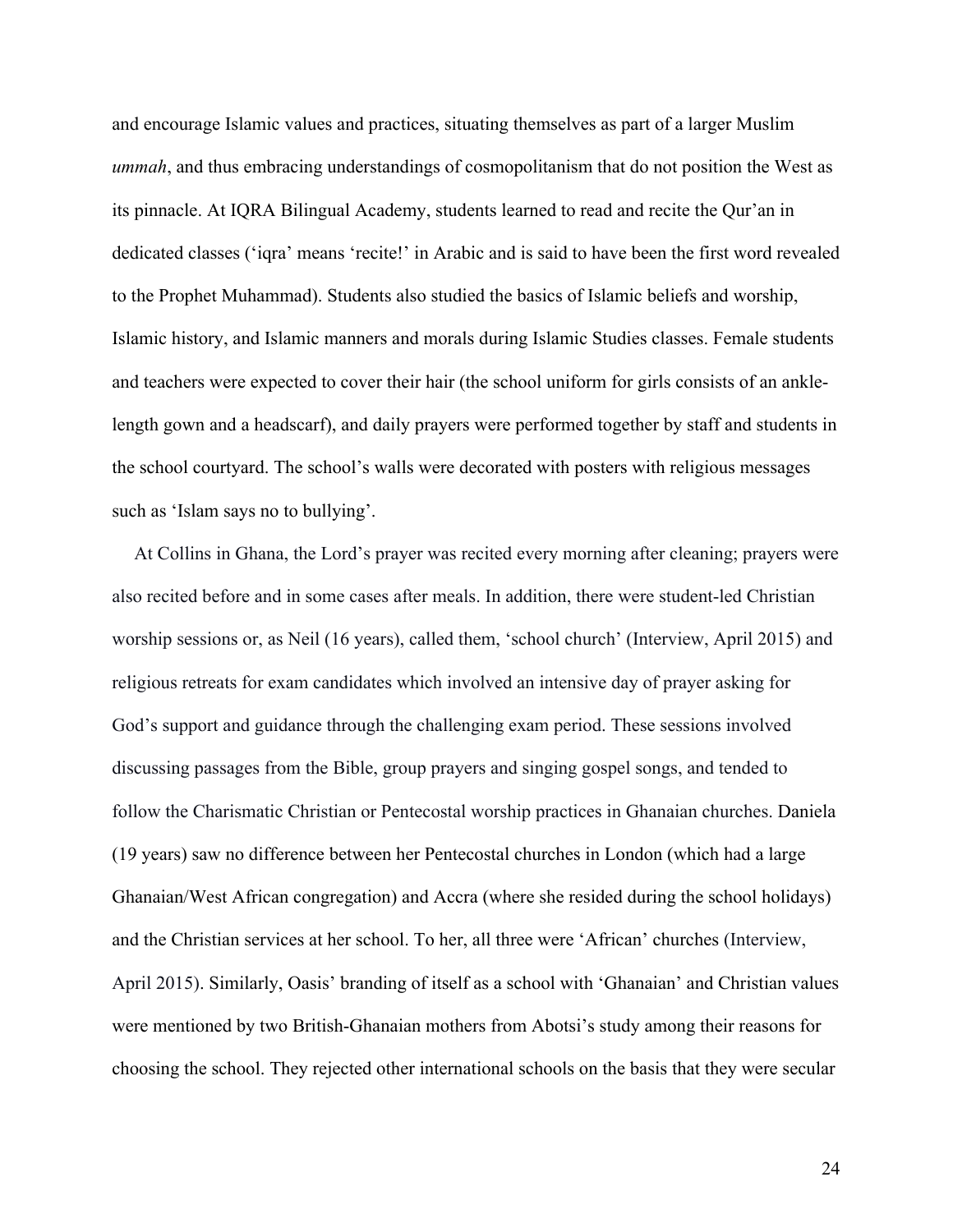and 'too international' (interview, September 2014 and fieldnotes, November 2014). This conflation of Ghanaian/African culture with religion (Christianity) was part of how the schools marketed themselves and how they were read by Abotsi's participants: as spaces offering continuity between their lives in their Ghanaian/African communities in the diaspora and in Ghana, despite European origins of Christianity and formal schooling. This highlights the historical and ongoing global nature of what is perceived/discussed as 'local' and slippages in what is considered 'local' / 'non-Western' values versus Western ones.

Finally, discipline and respect for elders were strong themes in both our studies. The speeches delivered during the weekly all-school assembly at IQRA Bilingual Academy emphasized that Islam wanted children to respect and honor their parents, urging students to study hard to not waste the hard-earned school fees their parents paid (fieldnotes, December 2016). Gladys, the director of Guiding Light in Accra, emphasized to Abotsi her school's ethos of 'treat[ing] a child like a child' and its 'ability to insist that the right thing must be done' (fieldnotes, September 2014), evoking notions of strong adult control over young people. School staff at Guiding Light maintained strict hierarchies between adults and young people.

However, such practices and norms did not always go uncontested. We document elsewhere how 'sent' youths questioned and resisted the behavioral expectations they were confronted with in Ghana and Senegal (Abotsi 2020; Hoechner 2020). Suffice to say here that schools/teachers sometimes struggled to square endeavors to instill discipline and respect for adult authority with ideals promoted by 'international' schooling which emphasized creative thinking and encouraged pupils to be critical and confident. Some teachers in Abotsi's study found that embracing the latter set of ideals under the guise of internationalism was detrimental to upholding respect for elders. Ms. Boah from Collins felt that this contributed to the Ghanaian pupils acting in the rebellious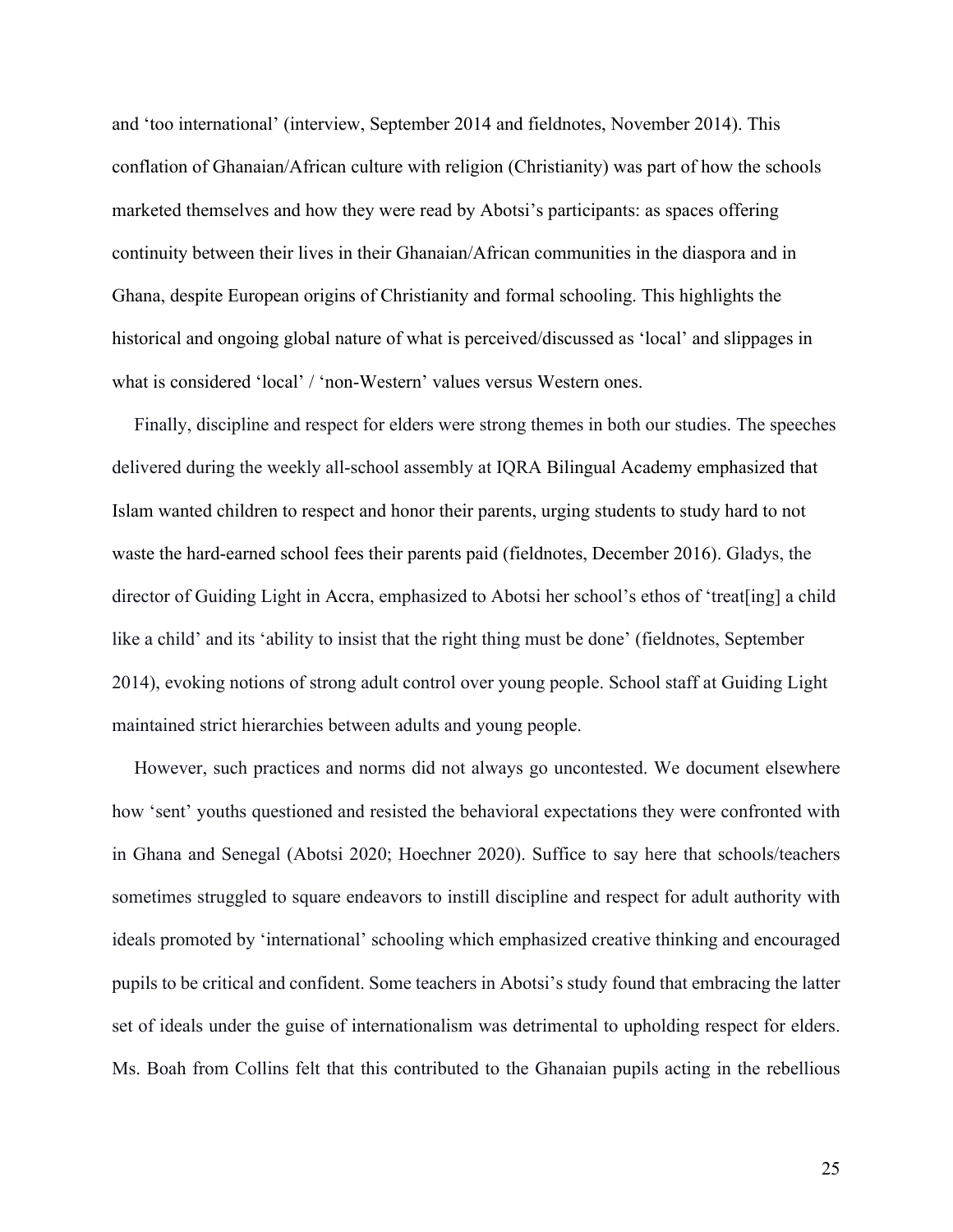manner she associated with children from abroad (fieldnotes, May 2015). Similarly, in Hoechner's study, both a teacher and a parent voiced frustration over their school's strict 'no beating' policy (fieldnotes, October 2016 and April 2018). In their view, this was a failed opportunity to inculcate discipline in students (Hoechner 2020). These examples highlight that there is no ultimate consensus on what an international/cosmopolitan education should look like, and that certain expressions of 'cosmopolitanism' may sit uneasily with others.

#### **Cosmopolitan experiences and transnational class dynamics**

For some sent back/returnee youths, the educational possibilities promoted by their African schools were markedly more international/cosmopolitan than what they had encountered in the West. Oasis, Collins, and IQRA Bilingual Academy offered opt-in school trips – the costs of which were born by parents – to Western cities (e.g. Paris and New York) as well as to destinations in the Gulf, notably Dubai, highlighting how not merely knowledge of the West was considered relevant for developing a 'cosmopolitan' identity. Similarly, schools in our studies encouraged graduating students to seek higher education opportunities globally. Destinations included North America and Europe, but also China, Russia, Ukraine, and the Middle East.

Students remarked on how their African schools opened up new horizons for them beyond what they had considered before. For example, in a conversation Abotsi had with a group of pupils at Collins, Daniella said:

in London, I never met one friend or family member that said 'I'm going to American universities' [...] But here everyone's like 'I'm going to America,' you know all those places [...] one boy is going to China, two boys are already there [...] I never knew someone would go to university in China [...] Like Russia, [...] Ukraine, I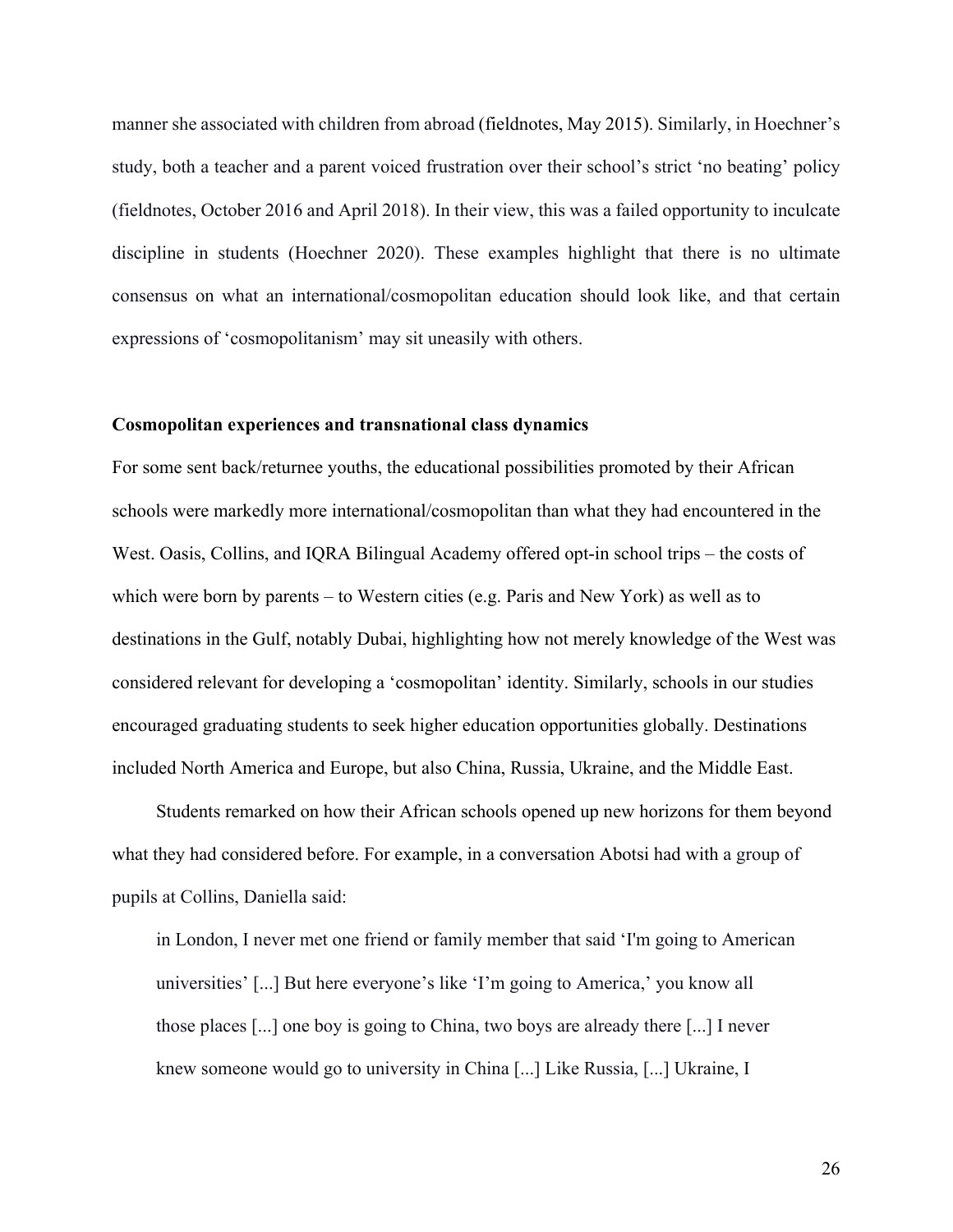thought nobody goes there [...] So it's like you get more opportunities (interview, April 2015).

Her friend, a US-Ghanaian from Columbus, Ohio, agreed with her observations. The girls' experience of urban centers in the Global North such as London/Columbus appears parochial compared to that of their international boarding school in a rural area of Ghana, as their school exposed them to educational possibilities they had never considered.

This brings us to the question of how transnational class dynamics made themselves felt in our studies. As we have argued throughout, schooling in the homeland allowed the young transnational Africans to acquire 'cosmopolitan' competencies and outlooks out of their reach in the West where their families often faced racial and class disadvantage. However, we also found that class distinctions continued to matter in the homeland, confirming scholarship that has identified 'cosmopolitan' experiences as a consumer good reserved for the privileged. Some international schools were simply out of the financial reach of most Africans in the diaspora who worked low-qualified jobs and catered to several children while simultaneously supporting large extended families in the homeland. Two of the headmasters Hoechner interviewed emphasized explicitly that they were seeking to offer a cheaper alternative to these upmarket schools (interviews, August and October 2016).

As hinted at in the introduction, Abotsi also observed that especially the more upmarket ones among the (already oversubscribed) international schools became increasingly selective in their admissions process. They reduced their numbers of 'sent' young people who often came from economically-deprived neighborhoods in the US or Europe, which were perceived to be associated with social challenges and recruited instead from among the Ghanaian elite and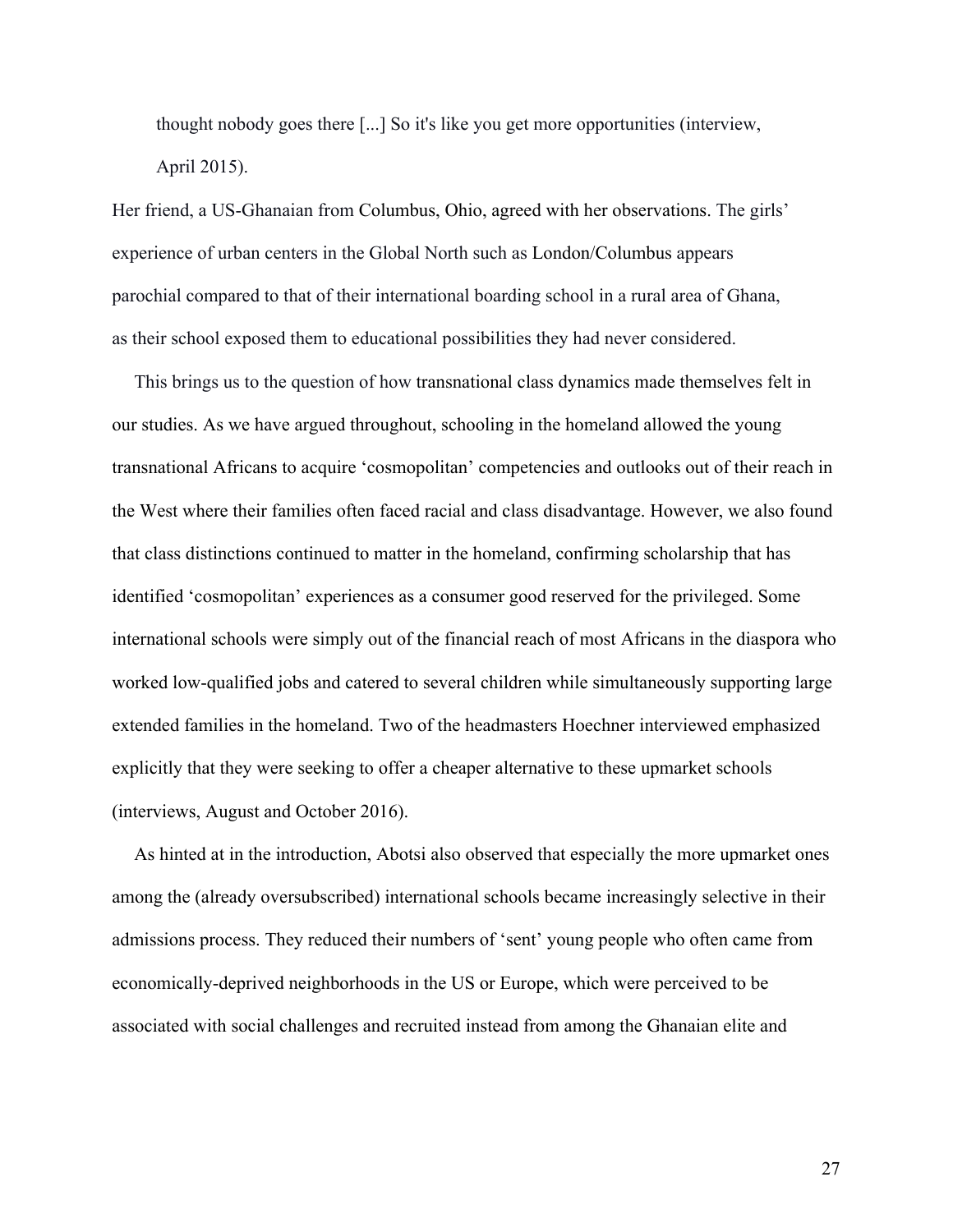returnee families who had achieved middle-class status in the diaspora. Elizabeth, the co-founder of Kings, reported that:

There was a time we had lots of them [British-Ghanaian pupils] coming in … Some of the children we had were involved in gangs in the UK... [She recounts an incident where a boy pulled out a knife at school] I said 'no, it is not a gang, you can't pull a knife here' [...] So in the final analysis, we had to decide that no, enough of this nonsense [...] and [other] parents were actually getting worried, that 'hey, what kind of people are you bringing in here?', yeah so at a point [...] we had to reduce the numbers... (Interview, January 2014). Guiding Light went through a similar 'learning' process in their first two academic years (2012/2013 and 2013/2014) of dealing with young British-Ghanaians with 'colorful pasts' (fieldnotes, September 2014), as Gladys, the school's director, stated, which led to decisions to

streamline admitting young people from the diaspora.

Abotsi's general observation was that schools like Kings and Guiding Light that had established a reputation among the elite and upper middle-class Ghanaians did not want to risk the reputation of their schools by taking in children who were seen not to contribute to the school's image. Though many of the School Heads mentioned behavioral issues, or young people not achieving the required grades during the entrance exams, Abotsi found that perceptions of the low-class status of some families from the diaspora also mattered. Margaret, the Assistant Director of Mount Grace, a prestigious Christian international school, explained to Abotsi that her school had no interest in taking on children whose 'family background isn't good' (fieldnotes, September 2014). She then went on to list characteristics such as parents who are not well-educated, doing low-skilled, low-paying jobs abroad, and coming from families where education was not deemed important. It is noteworthy that these class dimensions are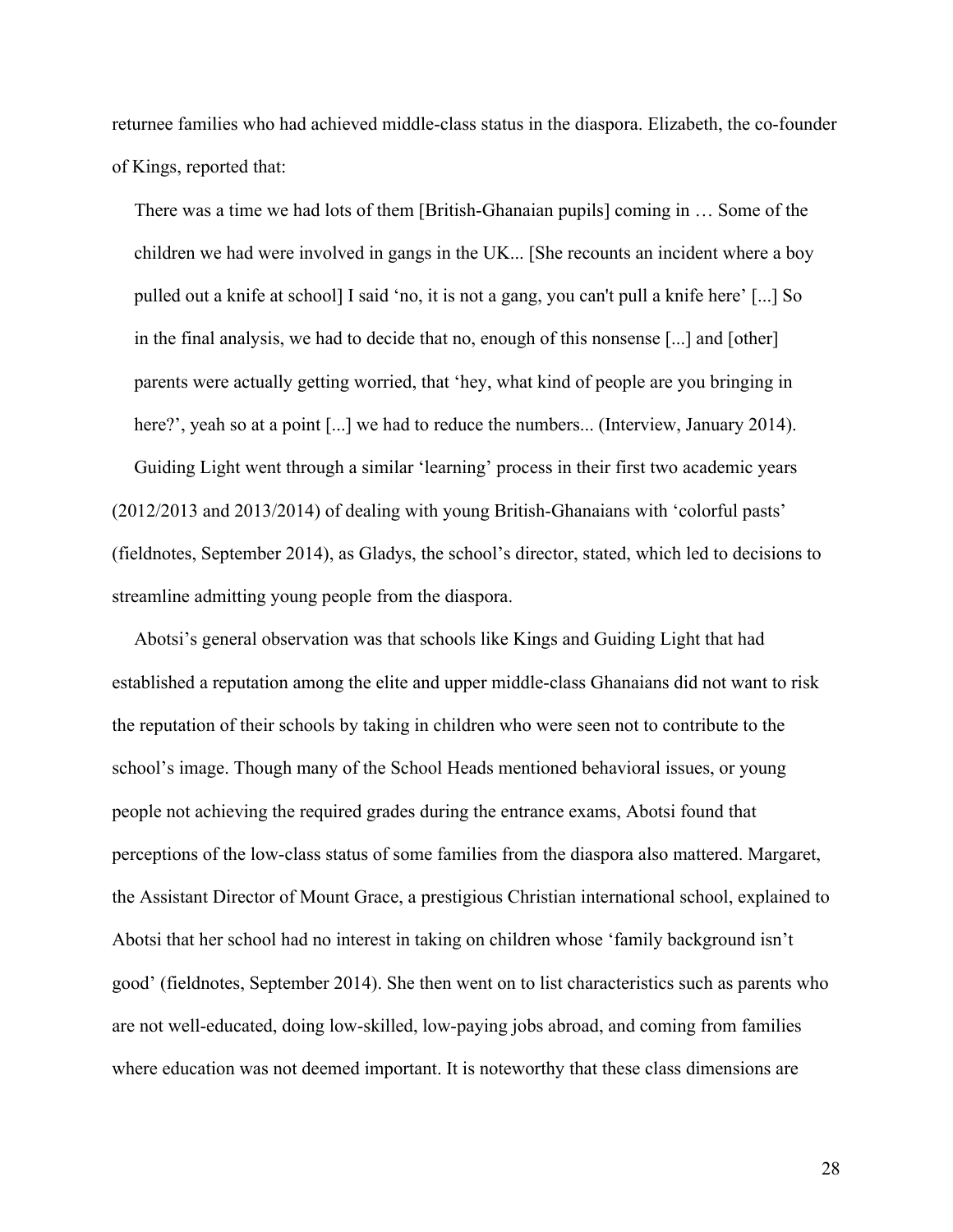heavily influenced by historical and ongoing processes of racialization and experiences of race in both the African and diasporic contexts (Pierre 2013). These issues will be explored in future work.

## **Conclusion**

In this paper, we have explored how 'international' and 'bilingual' schools in Ghana and Senegal have emerged as places where the children of local middle and upper classes desirous of transnational mobility, as well as returnee and 'sent back' children and youths can acquire cosmopolitan and Afropolitan competencies and outlooks. Literature on the nexus between transnational migration and education in migrants' homelands has mostly focused on altered educational aspirations and the role of remittances. We add to this literature by exploring how return migration and transnational modes of living have transformed educational landscapes and practices in the homeland by giving rise to a bustling market in 'international' and 'bilingual' education. We have analyzed these schools through the notions of 'cosmopolitanism' and 'Afropolitanism', shedding light on cosmopolitan expressions/practices that do not posit the West/Global North as their sole reference point, but celebrate African connectedness as well as a range of 'African' sensibilities and Christian and Islamic values.

We have argued that notably for 'sent' young people, cosmopolitan competencies and outlooks are largely inaccessible in the Western countries their parents have migrated to. By highlighting this, our findings add nuance to the figure of the 'Afropolitan' (Selasi 2005), which has emphasized international exposure. Growing up abroad (i.e. in the West) alone did not necessarily result in 'cosmopolitan' competency/capital. For some youths, notably those facing class and racial disadvantage in the West, such competency/capital was more easily acquired in Ghana and Senegal.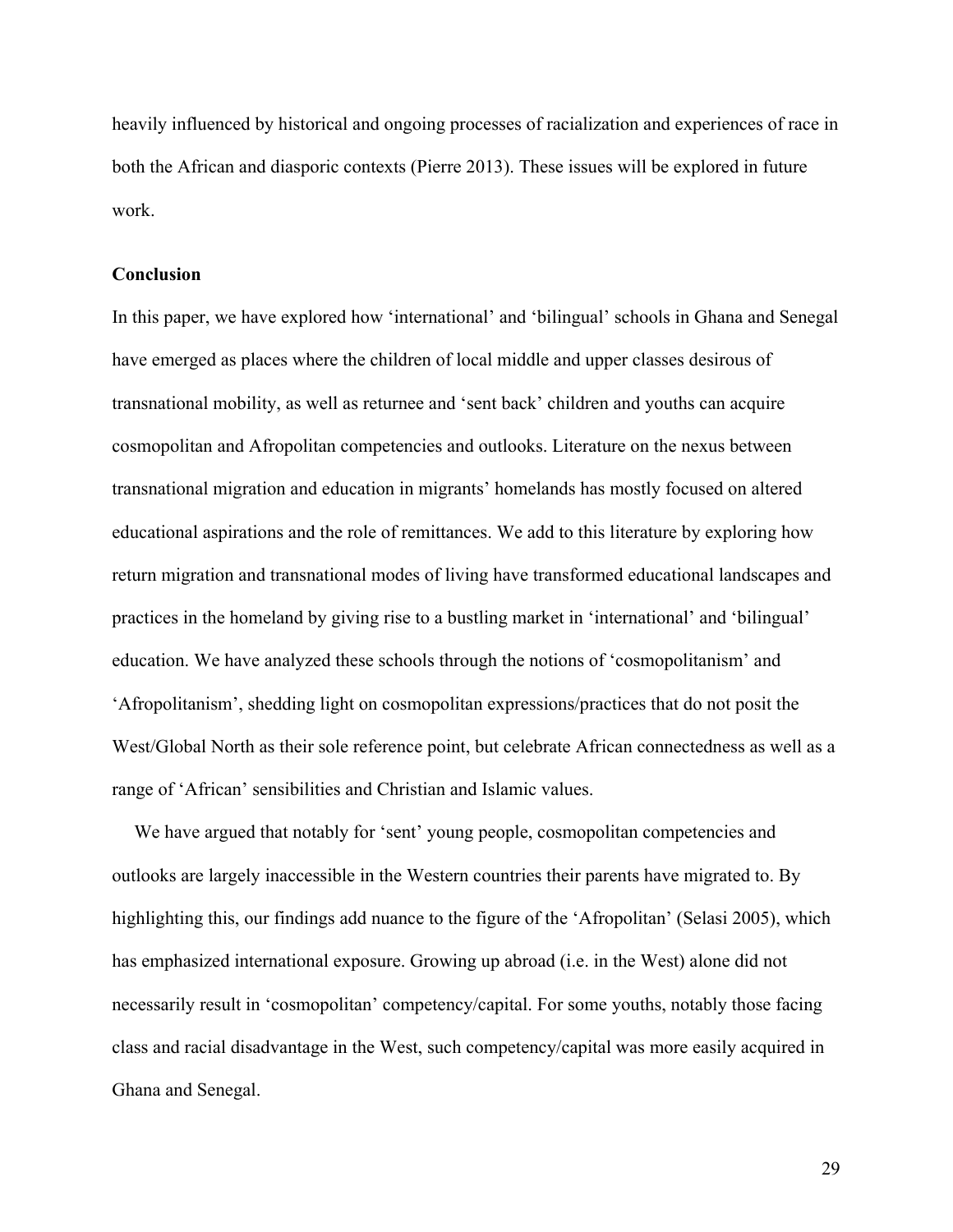By emphasizing how schools on the African continent offer greater opportunities to obtain desirable educational capital, we counter stereotypical representations of homeland returns as reactionary and punitive (e.g. Abotsi 2018). Such representations, unfortunately, continue to define the terms on which many policymakers and education practitioners in the West engage with young Africans' return mobilities. By highlighting the educational opportunities opened up by return mobility, we add to existing critiques of sedentary and racist biases in education policies that frame the mobility of certain groups of students as problematic and detrimental to their learning (e.g. van Geel 2019). Our findings also add to existing studies documenting the challenges posed to 'global geographies of power, rooted in a colony-metropole divide' by educational return mobilities (Kea and Maier 2017). Yet, we move beyond the current focus of this literature on exposure to 'local' cultures and traditions by highlighting how Afropolitan and cosmopolitan experiences are part and parcel of such returns, and notably young people's schooling experiences. By doing so, we add to the fledgling literature on cosmopolitanism in African schools, which so far has not paid much attention to 'international' schools centered around the needs and desires of the transnationally mobile.

Young transnational Africans' access to cosmopolitan schooling in their parents' homeland can be understood in light of the 'status paradox of migration' (Nieswand 2014). This notion draws attention to the status inconsistency that many Africans experience, doing working-class jobs in Western Europe or North America, yet holding middle-class status in their home countries. As Nieswand (2014, 403) puts it, '[t]hey gain status in the sending regions by simultaneously losing it in the receiving regions'. The young returnees and 'sent' children and youths in our studies experienced status differences mostly as a 'win' as their schools in Ghana and Senegal exposed them to educational possibilities they had never considered.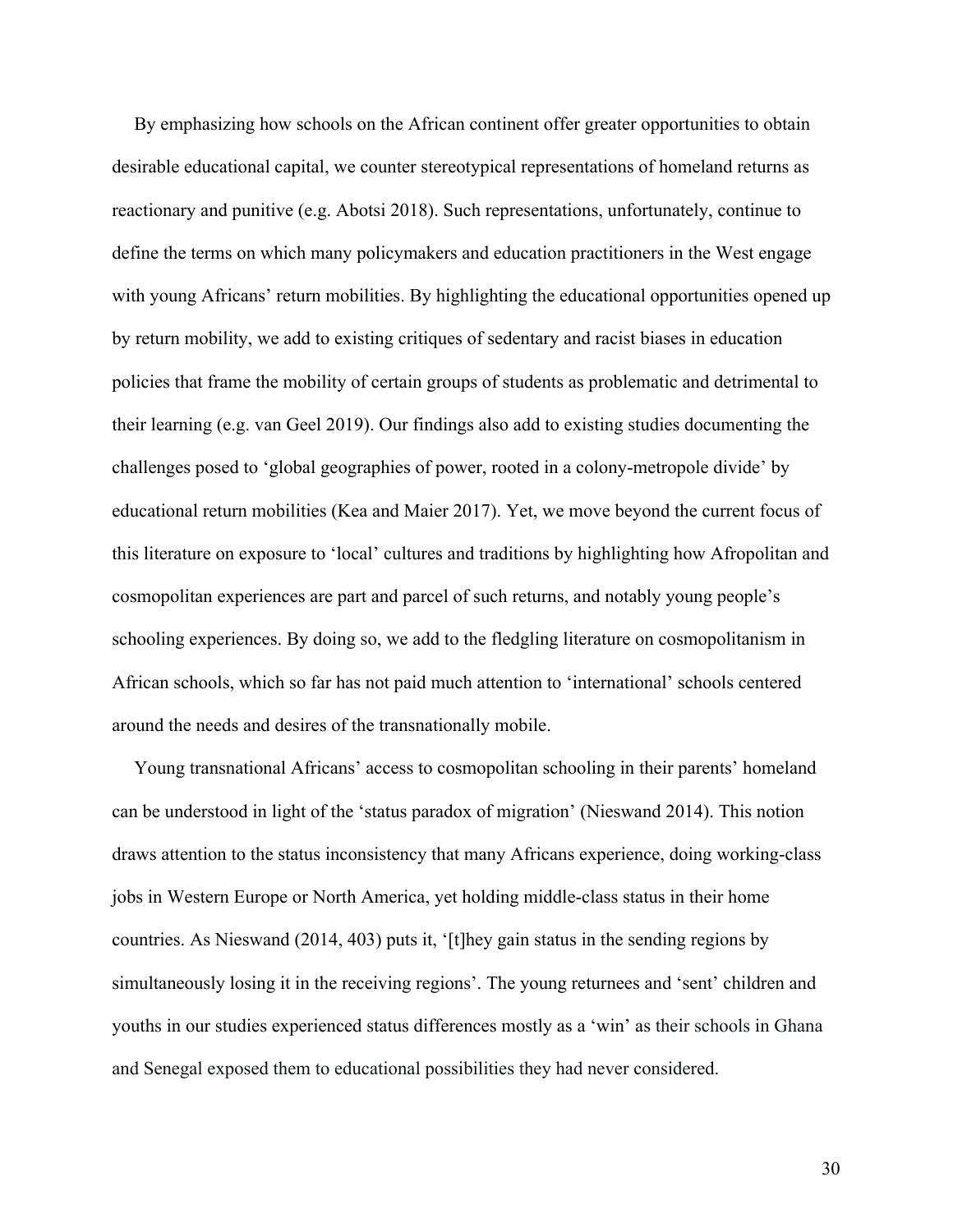However, there were limits to this. Nieswand (2014, 403) notes about transnational Ghanaians that '[s]ince their relative wealth lacks conventional legitimations, these migrants are a cause of irritation to existing imaginaries of social status in Ghana'. Similarly, Abotsi observed in her study that access to cosmopolitan spaces in Ghana was somewhat stratified. Material wealth and the ability to pay high school fees did not completely obliterate perceptions of low-class status for some Ghanaians abroad among the Ghanaian elites running and frequenting international schools like Kings and Guiding Light. Our findings highlight that certain types of international experience were clearly more valued than others. Future research may be able to illuminate how the processes of stratification we observed affect graduates and their prospects in the longer term.

Finally, our findings complicate common tropes about return migration, which in development discourse and practice has been cast as a convenient source of people with international education, skills, and professional experience for homelands to tap (see e.g., AU Executive Council's Migration Policy Framework for Africa (2006)7 and Ghana's Diaspora Investment Summit  $(2021)^8$ ). Our work adds layers of complexities on these discourses, highlighting how inequalities govern access to valued forms of education and experience in both homelands and the West.

## **Acknowledgements**

We thank the people who participated in our research for sharing their insights and experiences so generously with us. Many thanks go to Louis Allday for carefully proofreading our manuscript and to three anonymous reviewers for their insightful and constructive comments. Hoechner gratefully acknowledges financial support from the Wiener-Anspach Foundation and the Research Foundation Flanders (FWO).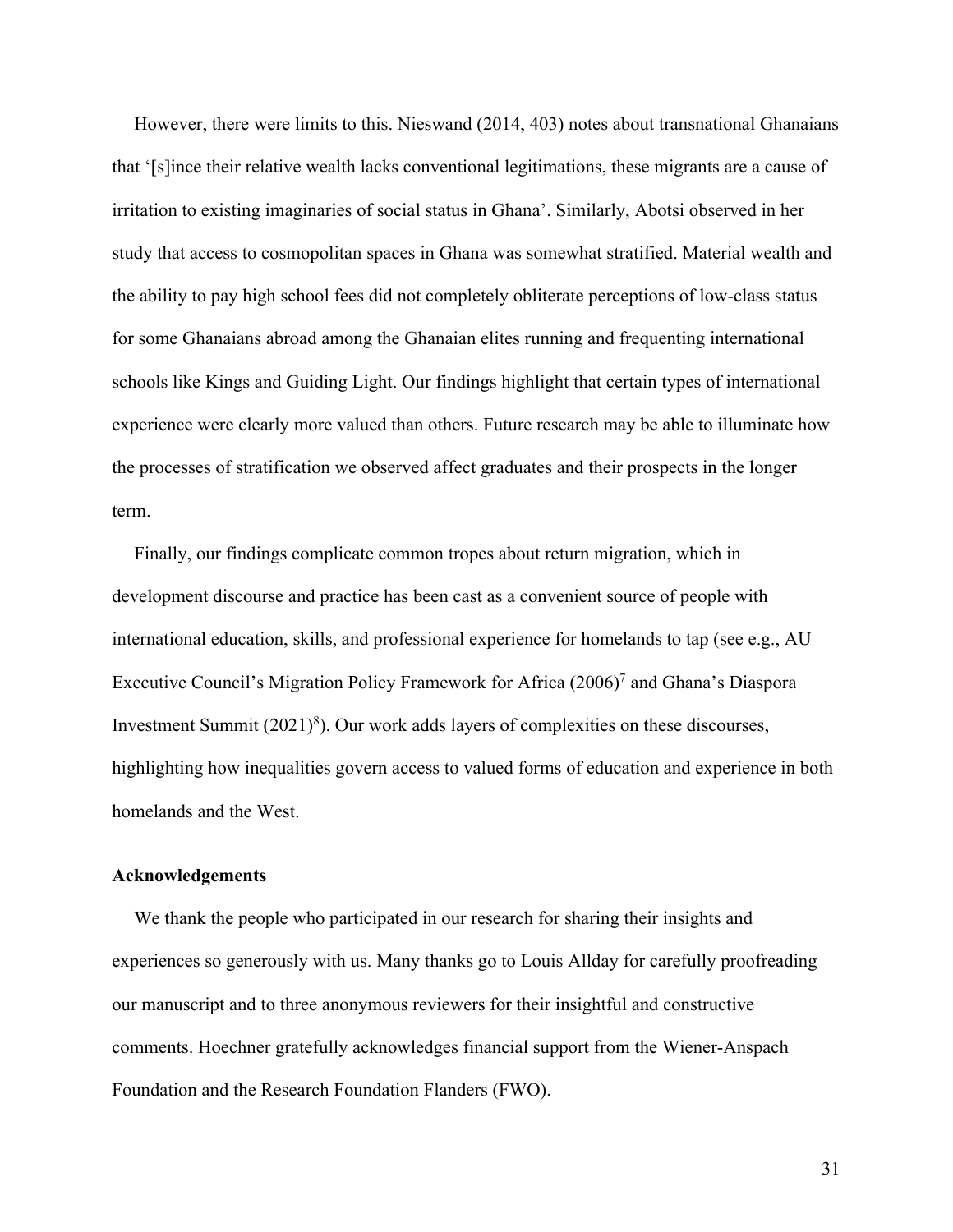# **References**

- Aboagye, Eva, and S Nombuso Dlamini. 2021. *Global Citizenship Education: Challenges and Successes*. Toronto: University of Toronto Press.
- Abotsi, Emma. 2018. "'Ghana Is an Eye Opener': Enlightened Personhood and Transnational Education among British-Ghanaians." University of Oxford.
- ———. 2020. "Negotiating the 'Ghanaian' Way of Schooling: Transnational Mobility and the Educational Strategies of British-Ghanaian Families." *Globalisation, Societies and Education* 18 (3): 250–63. https://doi.org/10.1080/14767724.2019.1700350.

Adichie, Chimamanda Ngozi. 2013. *Americanah*. Lodnon: Fourth Estate.

- Akyeampong, Emmanuel. 2000. "Africans in the Diaspora: The Diaspora and Africa." *African Affairs* 99 (395): 183–215.
- Alexander, Michelle. 2010. *The New JIm Crow: Mass Incarceration in the Age of Colorblindness*. The New Press.
- Appadurai, Arjun. 1996. *Modernity at Large: Cultural Dimensions of Globalization*. University of Minnesota Press.
- Appiah, Kwame Anthony. 1997. "Cosmopolitan Patriots." *Critical Inquiry* 23 (3): 617–39. https://doi.org/10.1086/448846.
- Bledsoe, Caroline H., and Papa Sow. 2011. "Back to Africa: Second Chances for the Children of West African Immigrants." *Journal of Marriage and Family* 73 (4): 747–62. https://doi.org/10.1111/j.1741-3737.2011.00843.x.

Bryman, Alan. 2012. *Social Research Methods*. 4th ed. Oxford: Oxford University Press.

Cheng, Yi'En. 2018. "Educated Non-Elites' Pathways to Cosmopolitanism: The Case of Private Degree Students in Singapore." *Social & Cultural Geography* 19 (2): 151–70.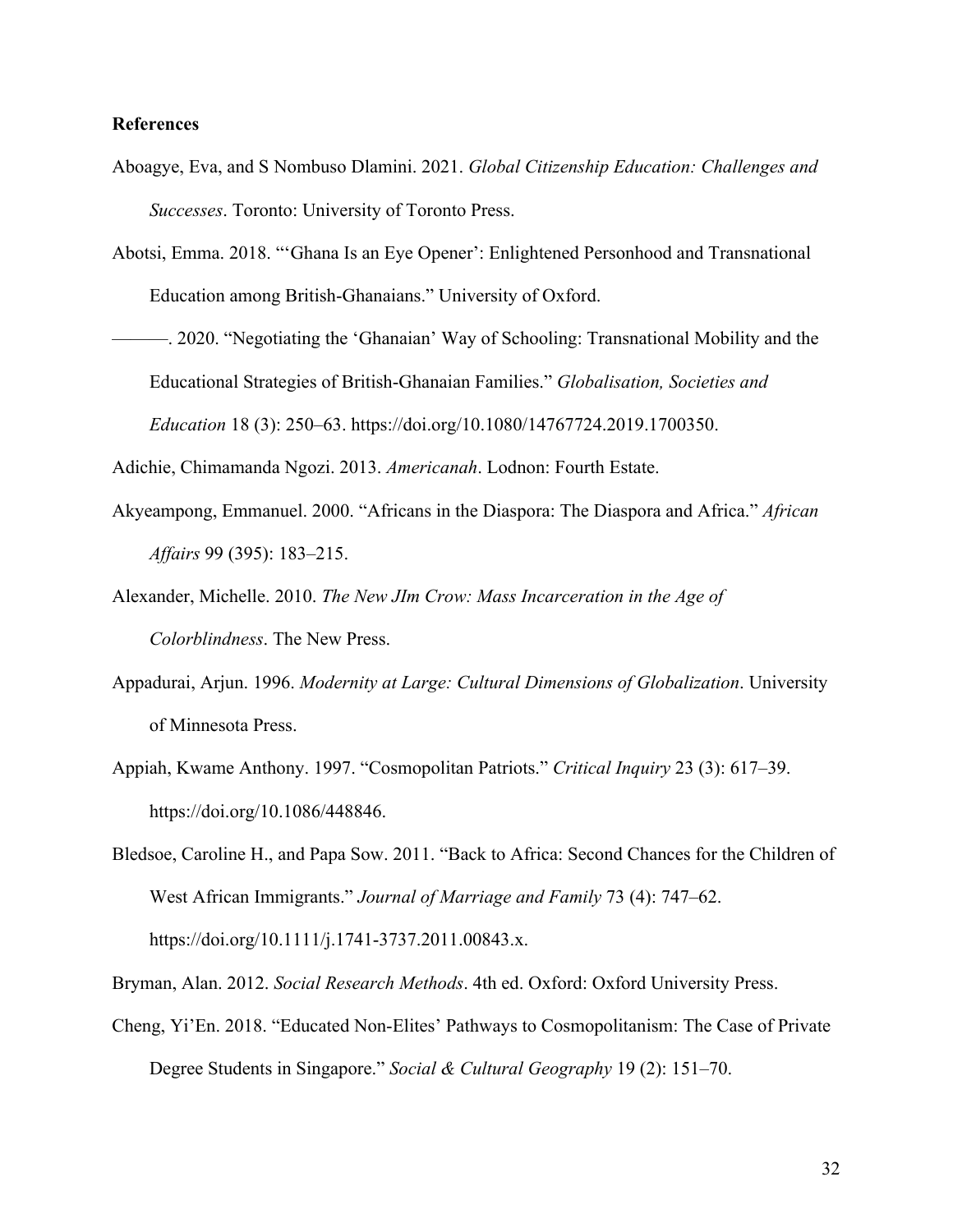- Coe, Cati. 2012. "Growing Up and Going Abroad: How Ghanaian Children Imagine Transnational Migration." *Journal of Ethnic and Migration Studies* 38 (6): 913–31. https://doi.org/10.1080/1369183X.2012.677173.
- ———. 2014. *The Scattered Family. Parenting, African Migrans, and Global Inequality*. Chicago & London: University of Chicago Press.
- Coe, Cati, and Serah Shani. 2015. "Cultural Capital and Transnational Parenting: The Case of Ghanaian Migrants in the United States." *Harvard Educational Review* 85 (4): 562-586,683. https://doi.org/10.17763/0017-8055.85.4.562.
- Dabiri, Emma. 2016. "'Why I Am (Still) Not an Afropolitan.'" *Journal of African Cultural Studies* 28 (1): 104–8.
- Dilger, Hansjörg, and Dorothea Schulz. 2013. "Politics of Religious Schooling: Christian and Muslim Engagements with Education in Africa. Introduction." *Journal of Religion in Africa* 43: 365–78. https://doi.org/10.1163/15700666-12341262.
- Diouf, Mamadou. 2000. "The Senegalese Murid Trade Diaspora and the Making of a Vernacular Cosmopolitanism." *Public Culture* 12 (3): 679–702. https://doi.org/10.1215/08992363-12- 3-679.
- Erdal, Marta Bivand, Anum Amjad, Qamar Zaman Bodla, and Asma Rubab. 2016. "Going Back to Pakistan for Education? The Interplay of Return Mobilities, Education, and Transnational Living." *Population, Space and Place* 22 (8): 836–48. https://doi.org/10.1002/psp.1966.
- Goren, Heela, and Miri Yemini. 2017. "Citizenship Education Redefined A Systematic Review of Empirical Studies on Global Citizenship Education." *International Journal of Educational Research* 82: 170–83. https://doi.org/10.1016/j.ijer.2017.02.004.

Grysole, Amélie. 2018. "Private School Investments and Inequalities: Negotiating the Future in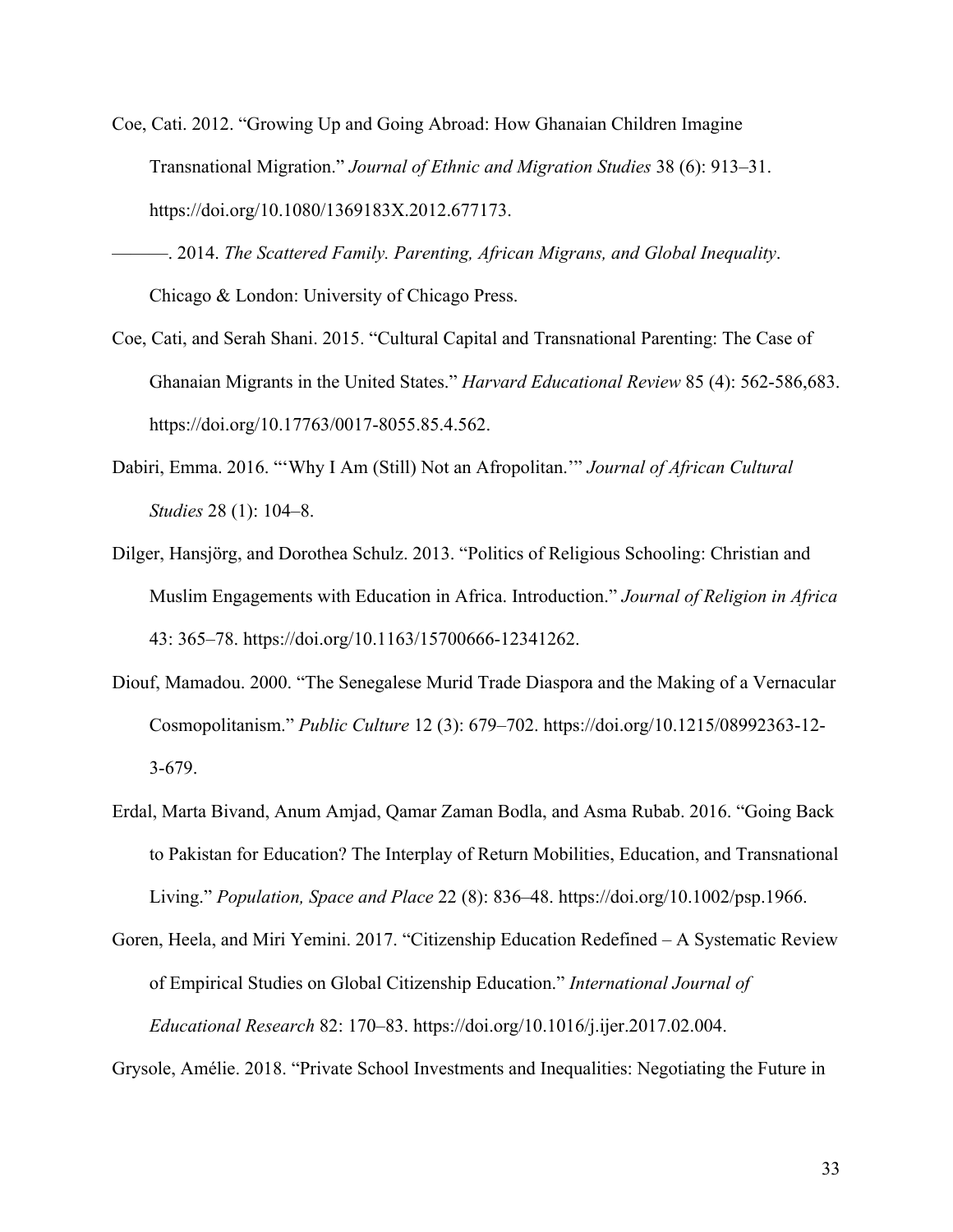Transnational Dakar." *Africa* 88 (4): 663–82. https://doi.org/10.1017/S0001972018000414. Gyasi, Yaa. 2016. *Homegoing*. Penguin UK.

- Hannerz, Ulf. 1990. "Cosmopolitans and Locals in World Culture." *Theory, Culture & Society* 7: 237–51.
- Härmä, Joanna. 2013. "Access or Quality? Why Do Families Living in Slums Choose Low-Cost Private Schools in Lagos, Nigeria?" *Oxford Review of Education* 39 (4): 548–66. https://doi.org/10.1080/03054985.2013.825984.
- Hashim, Iman M. 2005. "Exploring the Linkages between Children's Independent Migration and Education: Evidence from Ghana." 12. *Development Research Centre on Migration, Globalisation and Poverty*. http://www.migrationdrc.org/publications/working\_papers/WP-T12.pdf.
- Hear, Nicholas Van. 1998. *New Diasporas : The Mass Exodus, Dispersal and Regrouping of Migrant Communities*. Global Diasporas (London, England). London: UCL Press.
- Henry, Leroi, and Giles Mohan. 2003. "Making Homes: The Ghanian Diaspora, Institutions and Development." *Journal of International Development* 15: 611–22.
- Herbert, Joanna, Jon May, Jane Wills, Kavita Datta, Yara Evans, and Cathy Mcilwaine. 2008. "Multicultural Living?: Experiences of Everyday Racism Among Ghanaian Migrants in London." *European Urban and Regional Studies* 15 (2): 103–17. https://doi.org/10.1177/0969776407087544.
- Hoechner, Hannah. 2017. "Islamic Education and the 'Diaspora': Religious Schooling for Senegalese Migrants' Children." In *New Directions in the Study of Islamic Scholarship in Africa*, edited by Ousmane Kane. Boston.

<sup>———. 2018. &</sup>quot;Islamic Schooling and the Second Generation: A Diaspora Perspective." In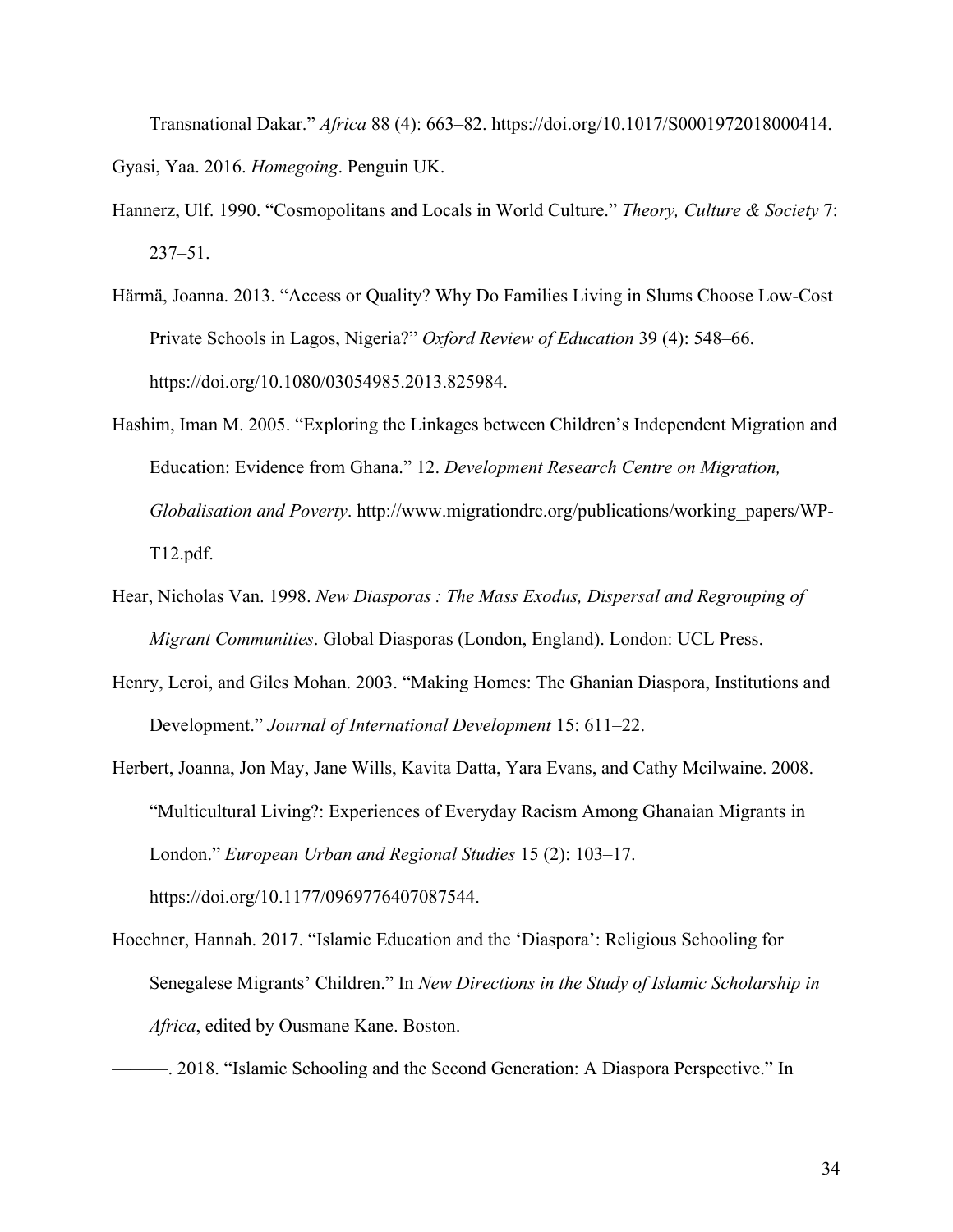*Routledge Handbook of Diaspora Studies*, edited by Robin Cohen and Carolin Fischer, 206–2013. Routledge.

- ———. 2020. "Senegalese Migrants' Children, Homeland Returns, and Islamic Education in a Transnational Setting." Globalisation, Societies and Education 18 (3): 264-276. https://doi.org/10.1080/14767724.2020.1722071.
- Howard, Adam, Patrick Dickert, Gerald Owusu, and De Vaughn Riley. 2018. "In Service of the Western World: Global Citizenship Education within a Ghanaian Elite Context." *British Journal of Educational Studies* 66 (4): 497–514.

https://doi.org/10.1080/00071005.2018.1533100.

- Huang, Shirlena, and Brenda S A Yeoh. 2005. "Transnational Families and Their Children's Education: China's 'study Mothers' in Singapore." *Global Networks* 5 (4): 379–400.
- Kandel, William, and Douglas S Massey. 2002. "The Culture of Mexican Migration: A Theoretical and Empirical Analysis." *Social Forces* 80 (3): 981–1004.
- Kane, Ousmane. 2011. *The Homeland Is the Arena*. Oxford: Oxford University Press. https://doi.org/10.1093/acprof.
- Kea, Pamela, and Katrin Maier. 2017. "Challenging Global Geographies of Power: Sending Children Back to Nigeria from the United Kingdom for Education." *Comparative Studies in Society and History* 59 (4): 818–45. https://doi.org/10.1017/S0010417517000299.
- Kothari, Uma. 2008. "Global Peddlers and Local Networks: Migrant Cosmopolitanisms." *Environment and Planning D: Society and Space* 26 (3): 500–516. https://doi.org/10.1068/dcos2.
- Lentz, Carola, and Andrea Noll. 2021. "Across Regional Disparities and beyond Family Ties: A Ghanaian Middle Class in the Making A Ghanaian Middle Class in the Making." *History*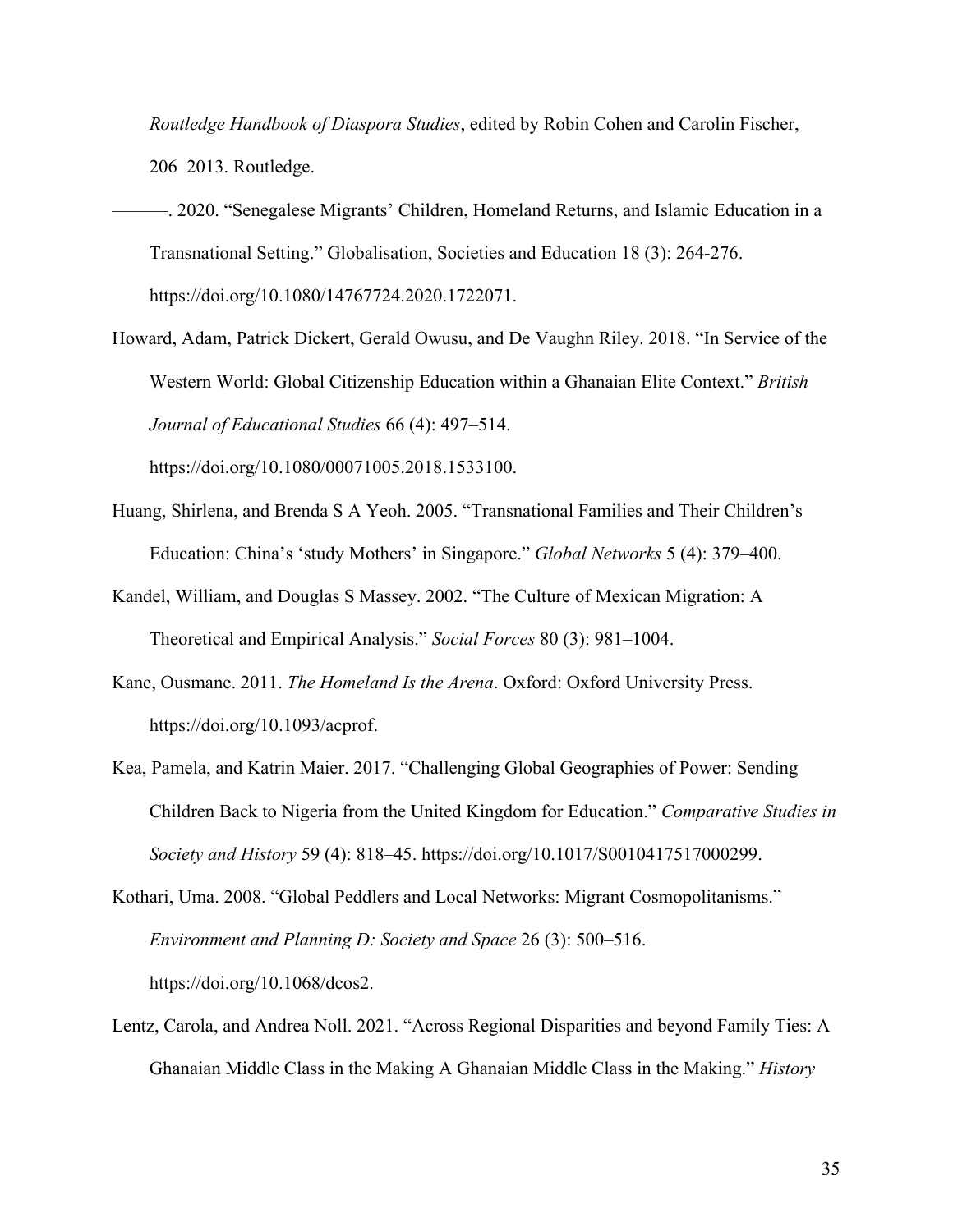*and Anthropology*, 1–18. https://doi.org/10.1080/02757206.2021.1885400.

- Levitt, Peggy, and Nina Glick Schiller. 2004. "Conceptualizing Simultaneity: A Transnational Social Field Perspective on Society." *International Migration Review* 38 (3): 1002–39. https://doi.org/10.1111/j.1747-7379.2004.tb00227.x.
- Lindley, Anna. 2008. "Transnational Connections and Rducation in the Somali Context." *Journal of Eastern African Studies* 2 (3): 401–14. https://doi.org/10.1080/17531050802401767.
- Matthews, Julie, and Ravinder Sidhu. 2005. "Desperately Seeking the Global Subject: International Education, Citizenship and Cosmopolitanism." *Globalisation, Societies and Education* 3 (1): 49–66. https://doi.org/10.1080/14767720500046179.
- Mbembe, Achille. 2018. "Afropolitanism." In *Cosmopolitanisms*, edited by Bruce Robbins and Paulo Lemos Horta, 102–7. New York: NYU Press.
- Mbembe, Achille, and Sarah Balakrishnan. 2016. "Pan-African Legacies, Afropolitan Futures." *Transition* You Are Ne (120): 28–37. https://doi.org/10.2979/transition.120.1.04.
- Mercer, Claire, Ben Page, and Martin Evans. 2008. *Development and the African Diaspora: Place and the Politics of Home*. London & New York: Zed Books.
- Miescher, Stephan. 2005. *Making Men in Ghana*. Bloomington and Indianapolis: Indiana University Press.
- Mills, David, and Missy Morton. 2013. *Ethnography in Education*. Los Angeles, California: Sage.
- Newman, Anneke. 2018. "The Influence of Migration on the Educational Aspirations of Young Men in Northern Senegal: Implications for Policy." *International Journal of Educational Development*. https://doi.org/10.1016/j.ijedudev.2018.08.005.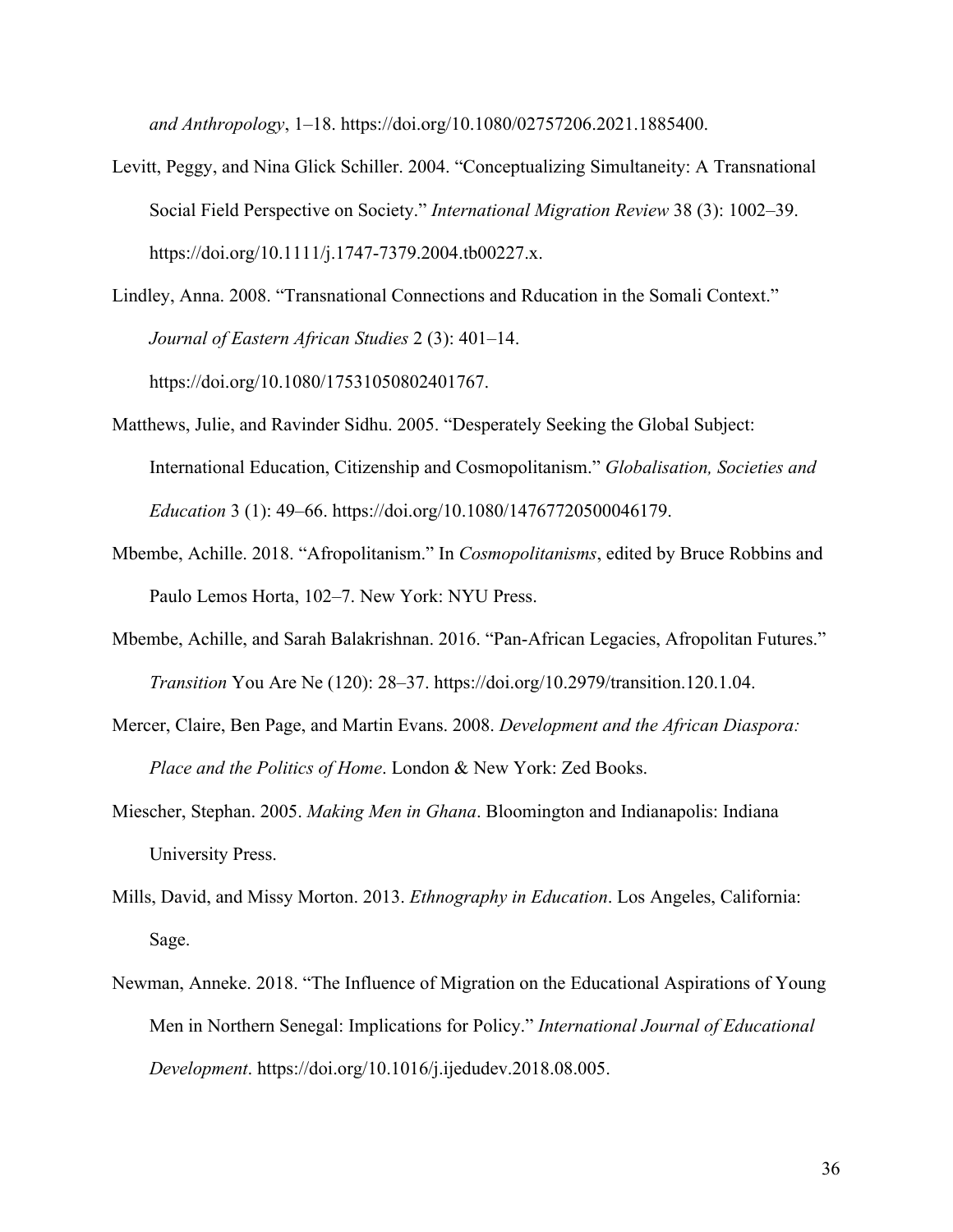- Newman, Anneke, Hannah Hoechner, and David Sancho. 2019. "Constructions of the 'Educated Person' in the Context of Mobility, Migration and Globalisation." *Globalisation, Societies and Education*, October, 1–17. https://doi.org/10.1080/14767724.2019.1677219.
- Nieswand, Boris. 2014. "The Burgers' Paradox: Migration and the Transnationalization of Social Inequality in Southern Ghana." *Ethnography* 15 (4): 403–25. https://doi.org/10.1177/1466138113480575.
- Oliveira Andreotti, Vanessa De. 2014. "Soft versus Critical Global Citizenship Education." In *Development Education in Policy and Practice*, edited by S McCloskey, 21–31. Palgrave Macmillan. https://doi.org/10.1057/9781137324665.
- Oxley, Laura, and Paul Morris. 2013. "Global Citizenship: A Typology for Distinguishing Its Multiple Conceptions." *British Journal of Educational Studies* 61 (3): 301–25. https://doi.org/10.1080/00071005.2013.798393.
- Pierre, Jemima. 2013. *The Predicament of Blackness : Postcolonial Ghana and the Politics of Race*. Chicago : The University of Chicago Press.
- Porter, Gina, Kate Hampshire, Albert Abane, Augustine Tanle, Kobina Esia-Donkoh, Regina Obilie Amoako-Sakyi, Samuel Agblorti, and Samuel Asiedu Owusu. 2011. "Mobility, Education and Livelihood Trajectories for Young People in Rural Ghana: A Gender Perspective." *Children's Geographies* 9 (3–4): 395–410. https://doi.org/10.1080/14733285.2011.590705.
- Qureshi, Kaveri. 2014. "Sending Children to School 'Back Home': Multiple Moralities of Punjabi Sikh Parents in Britain." *Journal of Moral Education* 43 (2): 213–26. https://doi.org/10.1080/03057240.2014.893866.

Riccio, Bruno. 2005. "Talkin' about Migration - Some Ethnographic Notes on the Ambivalent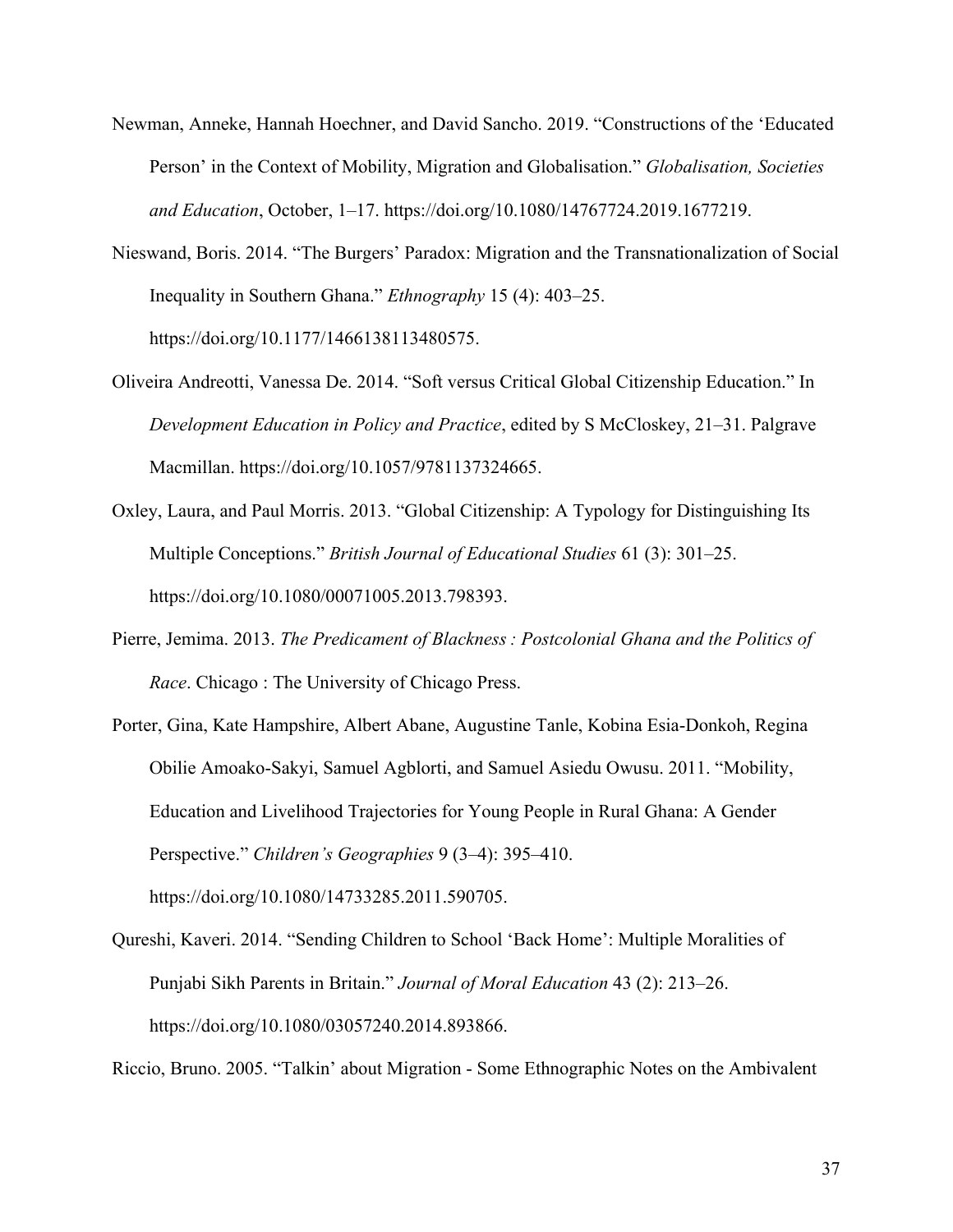Representation of Migrants in Contemporary Senegal." *Stichproben. Wiener Zeitschrift Für Kritische Afrikastudien*, no. 8: 99–118.

http://www.academia.edu/download/30533250/RiccioViennaJournalof\_AfricanStudies.pdf.

- Schattle, Hans. 2008. "Education for Global Citizenship: Illustrations of Ideological Pluralism and Adaptation." *Journal of Political Ideologies* 13 (1): 73–94. https://doi.org/10.1080/13569310701822263.
- Selasi, Taiye. 2005. "Bye-Bye Babar." *The LIP Magazine*, March 3, 2005.
- Staeheli, Lynn A., and Daniel Hammett. 2013. "'For the Future of the Nation': Citizenship, Nation, and Education in South Africa." *Political Geography* 32 (1): 32–41. https://doi.org/10.1016/j.polgeo.2012.11.003.
- Tall, Serigne Mansour. 2008. "La Migration Internationale Sénégalaise : Des Recrutements de Main-d'oeuvre Aux Pirogues." In *Le Sénégal Des Migrations. Mobilités, Identités et Sociétés*, edited by Momar-Couba Diop, 37–67. Paris: Karthala.
- Tomlinson, Sally. 2008. *Race and Education: Policy and Politics in Britain*. Introducing Social Policy. Maidenhead: McGraw Hill/Open University Press.
- Turner, Bryan S. 2002. "Cosmopolitan Virtue, Globalization and Patriotism." *Theory, Culture & Society* 19 (1–2): 45–63.
- Valentine, Jessa Lewis, Brad Barham, Seth Gitter, and Jenna Nobles. 2017. "Migration and the Pursuit of Education in Southern Mexico." *Comparative Education Review* 61 (1): 141–75. https://doi.org/10.1086/689615.
- van Geel, Joan. 2019. "Conflicting framings: Young Ghanaians' and Dutch education professionals' views on the impact of mobility on education." *Critical Studies in Education* 1-17.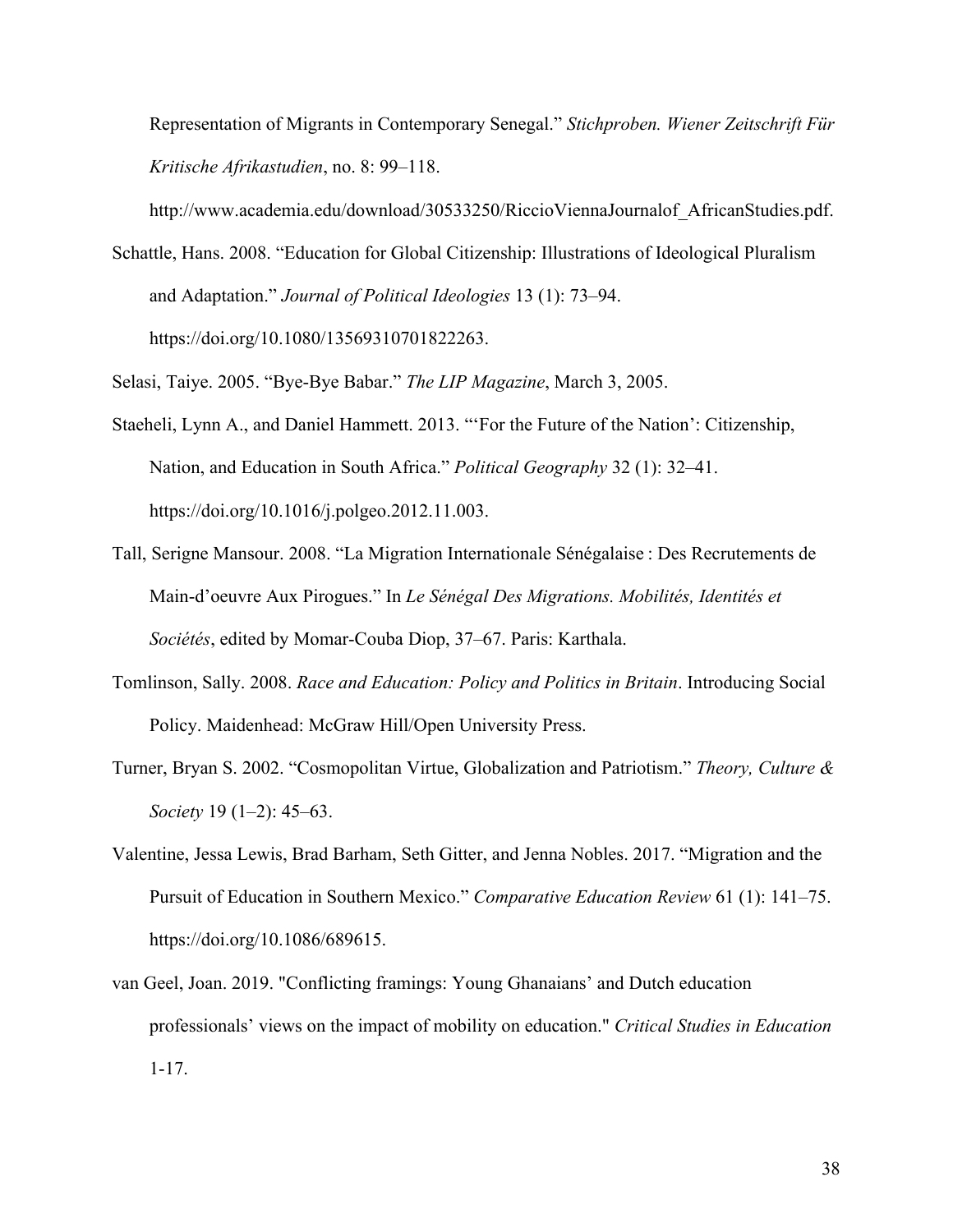- Vertovec, Steven, and Robin Cohen. 2002. "Introduction: Conceiving Cosmopolitanism." In *Conceiving Cosmopolitanism: Theory, Context and Practice*, 1–22. Oxford: Oxford University Press.
- Waghid, Y. 2010. "Educating for Demogratic Citizenship and Cosmopolitanism." *South African Journal of Higher Education* 21 (5): 584–95. https://doi.org/10.4314/sajhe.v21i5.50296.
- Waters, Johanna L. 2012. "Geographies of International Education: Mobilities and the Reproduction of Social (Dis)Advantage." *Geography Compass* 6 (3): 123–36. https://doi.org/10.1111/j.1749-8198.2011.00473.x.
- Werbner, Pnina. 2006. "Vernacular Cosmopolitanism." *Theory, Culture & Society* 23 (2–3): 496–98.

<sup>2</sup> Young people from less privileged backgrounds of course also migrate to access education, as documented by scholarship on independent child migration (Hashim 2005; Porter et al. 2011). Such movements are not usually framed as expressive of 'cosmopolitanism' though.

 $3$  A fuller historical account detailing the nuances of colonialism, education and status hierarchies is beyond the scope of this article.

<sup>4</sup> Of course, not all West Africans live in dangerous inner-city neighborhoods. The salience of inner-city problems in our studies is at least partly a by-product of our respective foci on London and New York, where high rent prices drastically limit the available housing options.

 $<sup>1</sup>$  All the respondent and school names in the Ghana study and some of the respondent names in</sup> the Senegal study have been changed to protect the identity of the participants.

<sup>5</sup> Seven of the eight international schools in Abotsi's sample were part of the 33 CIE accredited schools, while one delivered the CIE curriculum without being accredited.